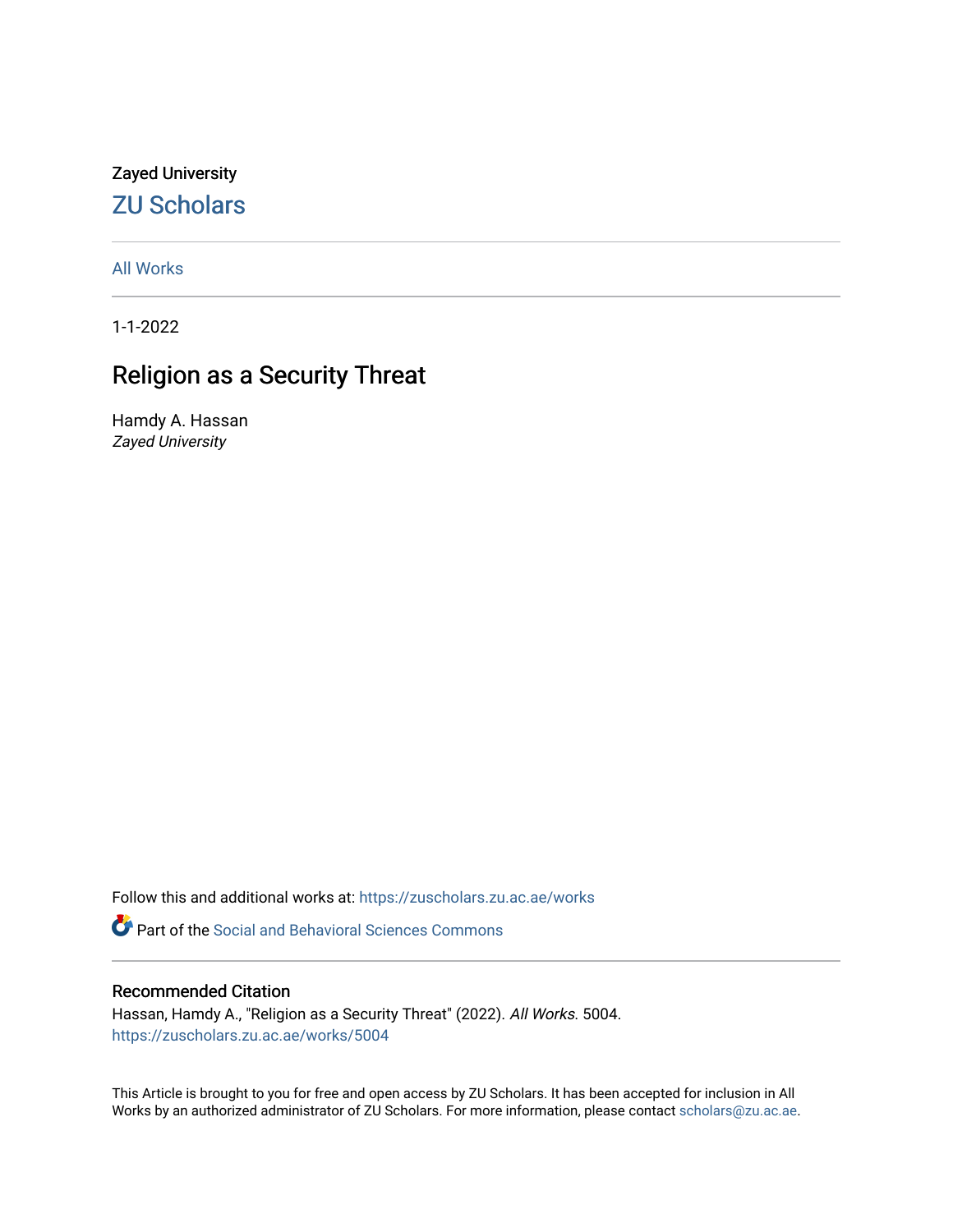

# **Religion as a Security Threat**

*Case Studies of Extremist Christian Movements in Africa*

*Hamdy A Hassan |* ORCID: 0000-0003-1930-9561 Department of International Studies, Zayed University, Dubai, United Arab Emirates *hhamdy21@yahoo.com*

# **Abstract**

Religious extremism presents an ideological perspective found in most major religions and is currently associated with various forms of religiously motivated acts of violence. A conceptual framework is adopted to study the warning features of religious extremism and apply it to case studies of Nigeria, Uganda, and the Central African Republic (CAR). The application of a religious jihadism model to Christianity provides a comparative basis for assessing Islamic radical jihadism, helping to understand religion as a security threat, with particular reference to Christian contexts and examples. Using extremist rhetoric and the mobilization of Christian rituals, members of religious groups attempt to renegotiate their position in the public space within a society from which they are excluded due to political, social, and economic dynamics based on their exclusion. This study finds no significant difference between Islamic jihad and Christian jihad, as each seeks to politically exploit religion for political ends.

# **Keywords**

religious extremism – Christianity – jihadism – Africa – Nigeria – Uganda – Central Africa Republic

# **1 Introduction**

Since the events of September 2001 and the beginning of the global war against terrorism, the prevailing literature on terrorism has tended to focus on studying

This is an open access article distributed under the terms of the CC BY 4.0 licensed from Brill.com04/22/2022 06:42:05AM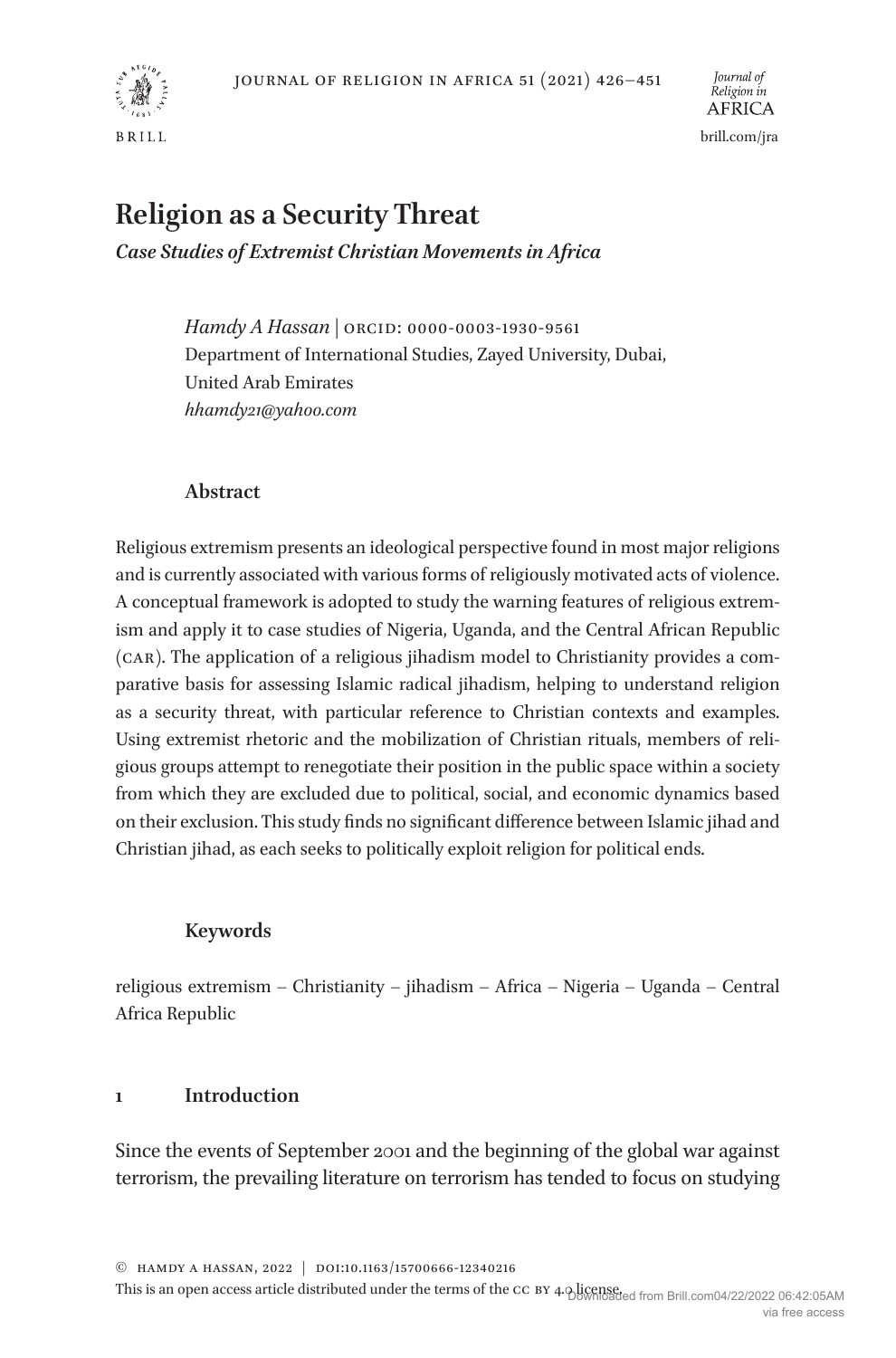extremist and violent movements associated with Islam. However, the phenomenon of religious extremism is witnessed by all religions and beliefs (Pratt 2017; Mason and James 2010). Extremism and violence based on faith exist in different parts of the African continent where the interpretation of religious texts is employed as the main motive to justify the clashes with the existing society. This applies to all major religions in Africa, including Christianity (Basedau 2017). Accordingly, this paper seeks to study the impact of extremist Christian movements on African society, including their vision of the 'Other', whether Muslim or non-Muslim. To accomplish this, it will be necessary to define the concepts of jihad and new religious movements in the African experience. By comparing them with violent Islamic jihadist movements, this paper aims to locate the religious factor in an array of African conflicts.

The literature review shows that it is possible to distinguish between three groups of scientific works that have dealt with Christian fundamentalism in general and particularly in Africa. The first category discusses the historical phenomenon of Christian jihad, starting with the Crusades and ending with the emergence of the Christian extreme right. Caner and Caner (2004) offer a realistic look at the dark side of Christian history in the form of the Crusades, asserting that even prior to them Christian jihad was aimed at Jews with the threat of 'embrace the cross or die'. An important comparison is Pope Urban II's speech in 1095 CE with Osama bin Laden's speech on February 23, 1998. Khaled Diab (2007) argues that Christian fundamentalism and other conservative Christian groups – known as the Christian Right in the United States – seek to 'Christianize' the mainstream. A vision of the church – state marriage may be constructive. A 'Christian nation', which contrasts with modern secular values such as Islamism, is far-fetched but still dangerous. In *Christian Jihad* Doner (2012) provides an important dissection of the new Fundamentalist mind, focusing primarily on its manifestations within Christianity. Pratt (2010) discusses the Fundamentalist model as applied to Islam as a comparative basis for assessing Christian Fundamentalism and extremism, contributing to an understanding of religious extremism and terrorism with special reference to Christian contexts and examples.

The second category focuses on the African context. For example, using a survey of attitudes of people living in 34 African countries, Adamczyk and LaFree (2019) find that the effects of religiosity on the population's civic engagement and interest in violent political behavior are the same for Muslims and Christians. Hock (2008) links Christian 'fundamentalism' with new religious movements, which have become a major challenge to existing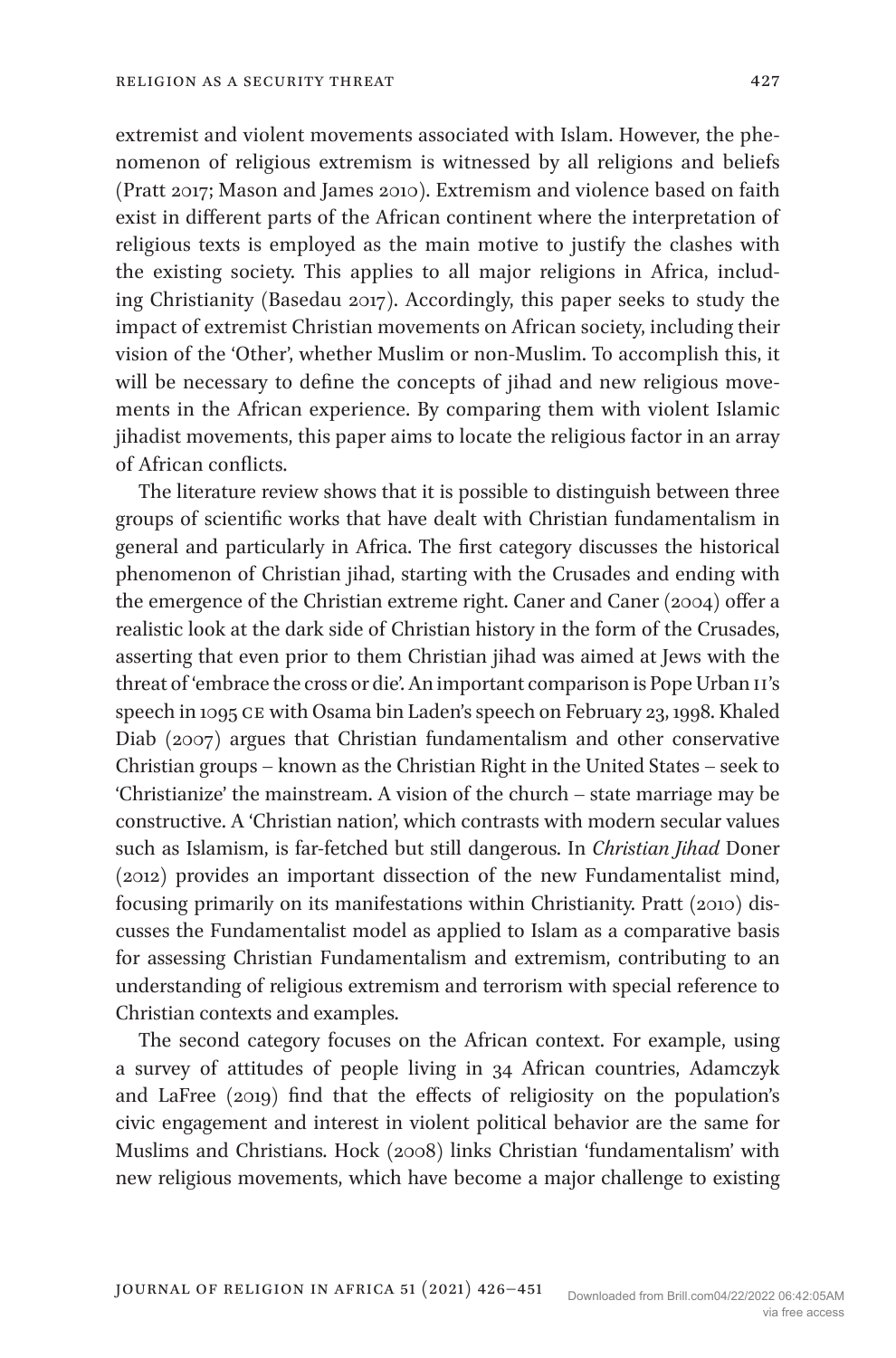churches. This challenge has a global dimension. It is present not only in the United States where radical conservative groups of Evangelical, Pentecostal, or Charismatic provenance have emerged and gained popularity at the expense of mainstream churches, but also in Africa, Asia, and Latin America. Jordan (2014) discusses how different theological agendas regarding race have been employed in Africa. American ecclesiastical organizations have made Africa an important battleground for defending apartheid and Western influence.

The third category focuses on case studies of violent Christian movements, such as the Lord's Resistance Army (LRA) (Adam et al. 2007; Taylor 2019), the anti-balaka movement in the Central African Republic (CAR) (Kah 2016; Lombard 2016), and the rebellions that used Christian jihad in southern Nigeria (Omenka 2011; Pérouse de Montclos 2021).

Perhaps the most serious problem posed by radical religious movements, this study argues, is the ongoing conflict between Christians and adherents of other faiths, particularly Islam and traditional religions in many African countries. Despite the goodwill and calls for tolerance from many religious leaders, all indications are that conflicts along religious lines of communication will be the most pressing issue in the next decade. This article focuses on three case studies: the Christian movements in southern Nigeria, the LRA in northern Uganda, and the anti-balaka militias in the CAR. Such groups are motivated in their movement by Christian beliefs and aim to create a new world that will bring about the kingdom of God on earth. The reason for focusing on these cases is that they represent radical or nonstate armed movements that, in different ways and according to their respective circumstances, have used religion as a tool in times of discontent and conflict.

Accordingly, this study, which is mainly based on qualitative analysis tools in collecting information, aims to answer the following questions: 1) What are the factors that drive the emergence of extremist Christian jihadism in Africa? 2) Does adherence to Christian symbols and slogans in public discourse lead to religious extremism? and 3) How does extremist Christianity express the identity and self-definition crisis from which African societies suffer? To address these questions this study is divided into four main parts. The first discusses the theoretical framework for understanding the general context of the crisis of Christian extremism in Africa, while the other three sections discuss case studies of Nigeria, Uganda, and CAR. To help us understand the factors related to violent religious extremism in Africa and the application of the Jihadism model to Christianity, the following sections address the role of religion in security issues and the nature of violent Christian movements in Africa from a case study perspective.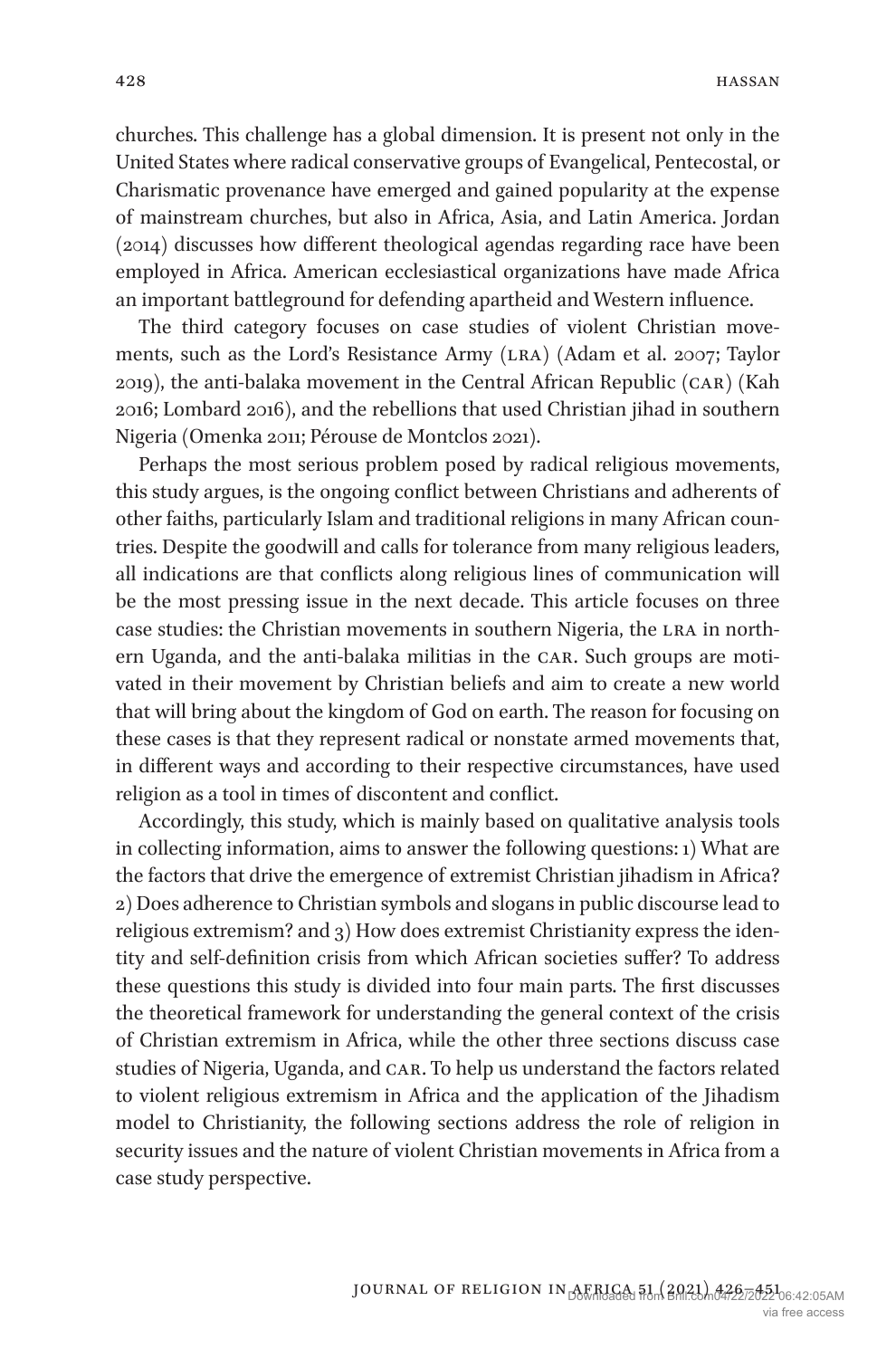**2 The Theoretical Framework: Understanding Religion as a Security Threat**

African people are religious by nature. If they are not Muslims then they believe in Christ, and if that is not the case as well they practice rituals that are expressed in one way or another in traditional African culture.<sup>1</sup> Historically, the roots of Christianity in Africa go back to the first century AD when its teachings spread south through the lands of Nubia. The Coptic and Ethiopian churches are considered among the oldest Christian churches on the continent (Baur 1994; Isichei 1996), which means that the presence of Christianity preceded the introduction of colonization and modern missionaries.<sup>2</sup> However, despite these deep Christian roots, Africa witnessed new religious movements and cults. Between the fifteenth and nineteenth centuries Western missionaries began arriving in Africa. These missionaries frequently converted white settlers, Asian laborers, and educated Africans to Christianity. The Catholic, Anglican, Presbyterian, and Pentecostal churches were prized as pioneers, although the Methodist and Baptist churches came to Africa later and enjoyed more success among tribal groups of traditional religions. In the face of marginalization and other negative effects of Western colonialism, independent African churches emerged that differed from Western expressions of Christianity.<sup>3</sup> Some African splinter groups, such as Legio Maria in Kenya, have become new religious movements that believe in the ideas of the African Messiah or the Black Jesus (Meyer 2004).

In terms of belief and principle, the saying, 'Give what is Caesar's to Caesar, and what is God's to God' (Matthew 22: 21; Luke 20: 25) was the basis for the concept of separation of church and state in Christian society. This view was reinforced by the teachings of St. Paul to the Romans, that every person must be subject to the governing authorities because there is no authority except that which is established by God. In general, Christians tend to interpret the New Testament in a pacifist manner, believing that they are obligated to 'obey' their rulers and not deviate from their authority. However, many religious cults, such as liberation theology, have challenged this kind of interpretation. The Book of Joshua has long been the starting point for the concept of jihad in the Bible.

Joshua … speaks of brutal conquest, confiscating the land of an indigenous people, and acts of wholesale slaughter. Many readers squirm when reading Joshua…. Just as disturbing is the concept of a crusading, nationalistic God who fights wars for one ethnic group at the expense of another. The modern reader may be tempted to dismiss Joshua as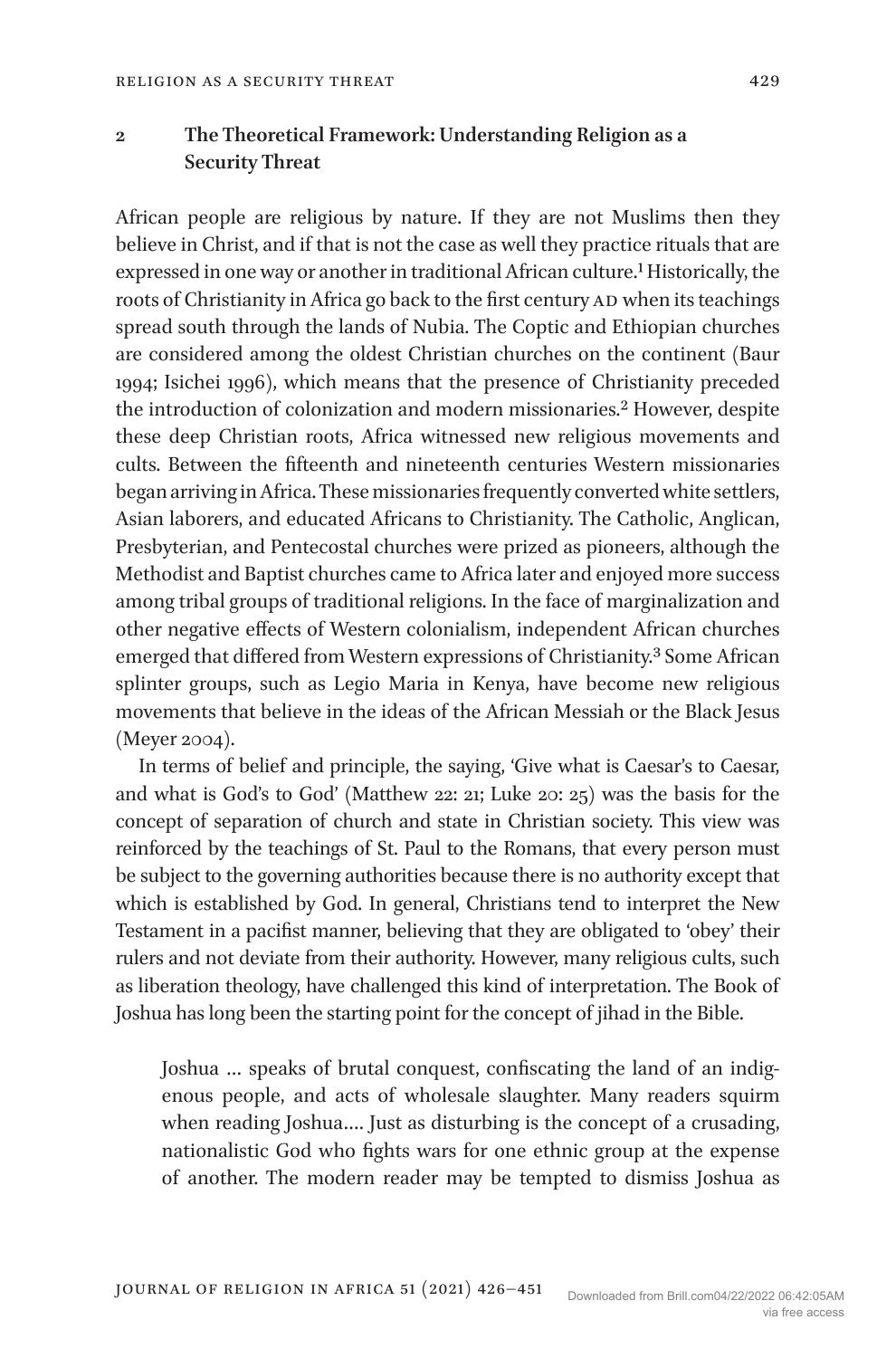nothing more than a theological justification for the forceful appropriation of land that rightfully belongs to another people.

Kuiper 2012, 15

Interpreting this classic example of jihad in the Old Testament helps distinguish the similarities and differences between the jihad of the Bible and that of the Qur'an. At the same time, understanding the context in which the sacred text appears reflects the ethnic, territorial, and sometimes warlike nature of the Hebrew Bible.

For the purpose of this study Christian authenticity refers to a moral pursuit that requires total obedience and the acceptance of God's will. It demands total commitment that affects all aspects of the believers' lives. In addition, religious extremism can be defined as an ideological commitment that is expressed through certain actions that demonstrate deep loyalty to a belief system. This often leads to group-based violence that can be incited by perceived injustice. It is noticeable that religious extremism in its various forms stems and thrives from both global and local factors (Arefin and Ritu 2021; Pratt 2010). Mainstream discourses on religious extremism usually focus on the international security narrative from a reductionist perspective. That is why, in addition to considering global political drivers, it is imperative to place religious extremism in its local and regional context. Accordingly, this study adopts the human security approach that gives primacy to human beings and their complex social and economic interactions (Gregoratti 2018). It can be argued that human security as such may constitute a global ethic by protecting human dignity and safety.

In this study the concept of cults refers to the existence of controversial religious groups that are in a state of tension with established religious traditions and society in general. Since the word 'cult' has negative connotations, many scholars prefer to use the term 'new religious movements'. The term 'cults' means 'religious movements that represent the new and non-traditional religions in society' (Cowan and Bromley 2015). In the African context these cults are complex and intertwined because they often combine beliefs and practices from other cultures and religious traditions to create their own unique blend (Rodney and Bainbridge 1987).

The danger of the new Christian religious cults in Africa appeared on two occasions. First, it was exemplified by the Kanungu incident in March 2000, which led to the suicide of about one thousand people by setting themselves on fire. The members of this cult seemed to believe that the end of the world was about to happen. Why? Simply because their leaders apparently received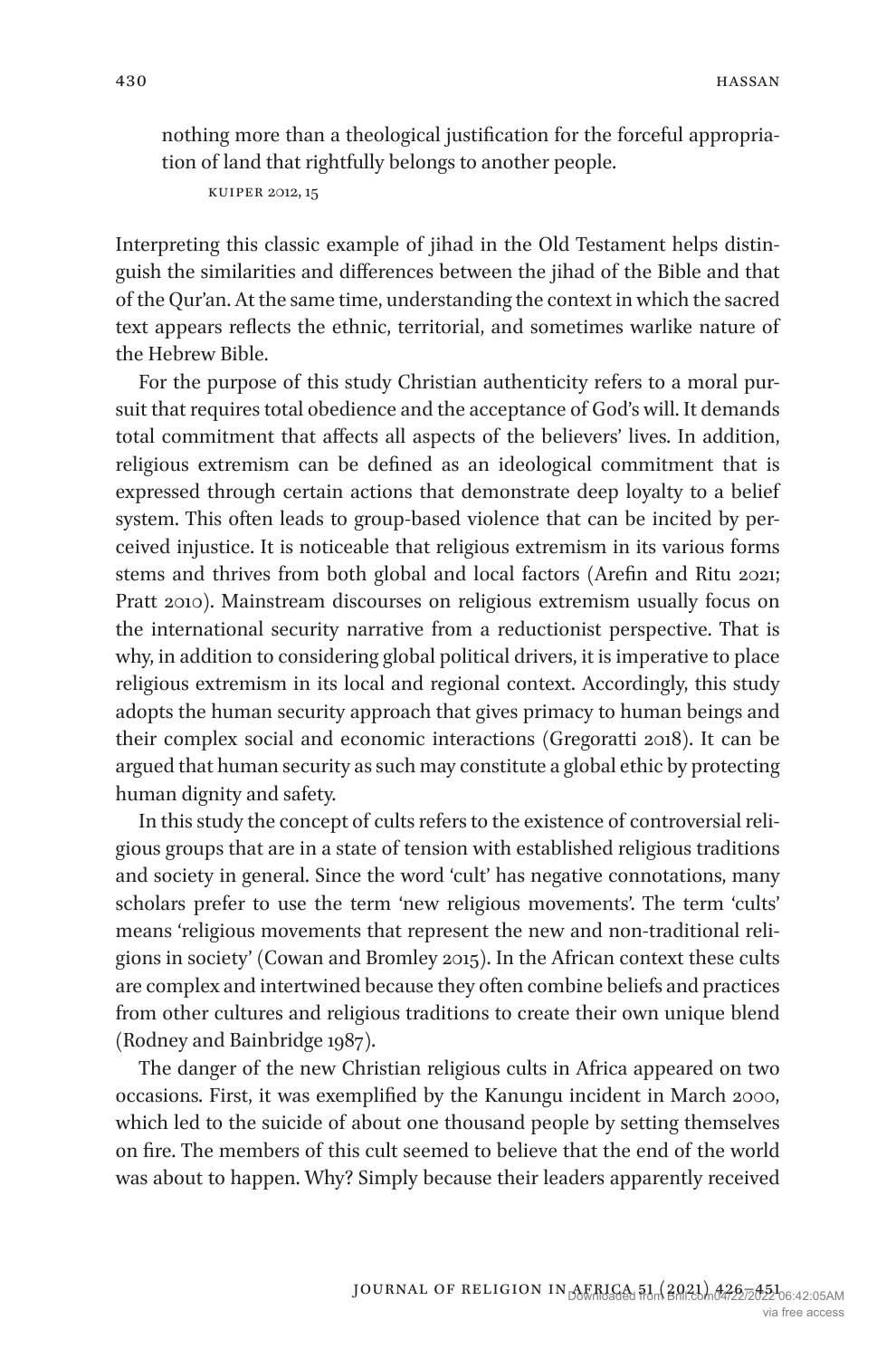visions of Jesus Christ telling them about the end of the world (Brennan 2002). Second, an incident that occurred around the same time was associated with the International Church of Christ, a very aggressive American evangelical group that often focuses its activities on the campus of the University of Cape Town. This cult relies on imposing the rules of evangelism, tithing, baptisms, and internal marriages of members of the group only; offenders are doomed to hell. Accordingly, this sect calls for the conversion of any person, including Muslims and followers of other Christian churches, since none of them know the truth of the Bible and are not biblical Christians (Religious Cult Recruits SA Students n.d.).

In general, there has been a changing face to religious violence over time in modern African reality, a region that has been fairly stable in terms of peaceful faith coexistence. Africa has not historically experienced religious wars since traditional religions were like isolated islands and had no missionary function. Despite small religious conflicts, there have been no major wars or conflicts based on religion in the last decade. Political religious movements were not a concern for the postcolonial secular state in Africa. However, things took a different turn as signs of religious violence began to increase on the continent. This may become one of the main sources of instability and human insecurity in the future. If this potential threat is not taken seriously it could alter the long-term dynamics of Christian–Muslim relations in Africa.

Most of the countries threatened by religious violence are concentrated in the Sahel region and beyond, with a strong Islamic presence in its northern regions and a Christian concentration in the south (Hassan 2020a). An additional factor is the influence from North Africa. There is also a general feeling of political and economic marginalization as a result of hegemony over the political and administrative apparatus of the state by either party. It is noteworthy that the past decade has witnessed an escalation of religious or interfaith tensions and sometimes violence in West, Central, and East Africa. While some of these tensions have been contained, others have escalated. For example, the Ivorian conflict is often portrayed as a confrontation between a Muslim north and a Christian south. With regard to the current religious demographic composition, this is only partially true. It is correct that the vast majority of northerners are Muslims (56 percent). However, there are a large number of Muslims in the south (35 percent as a result of internal migration movements between north and south, as well as waves of migration from the neighboring countries of Burkina Faso and Mali (Miran-Guyon 2006). In 1998 official sources publicly stated that they feared the consequences of the increasing number of Muslim immigrants. Accordingly, religious demographics and their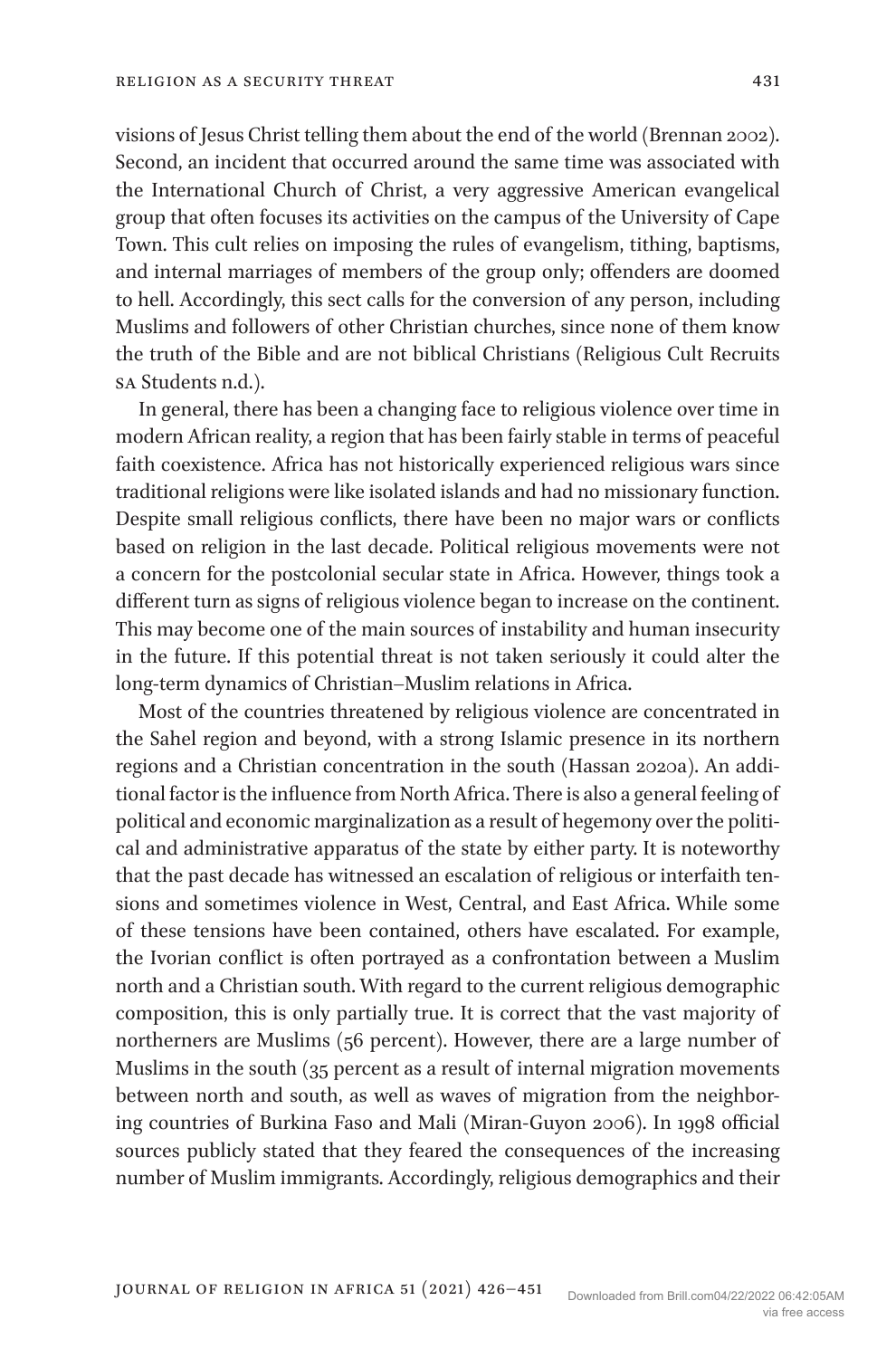intersection with regional identities have become the subject of contention in the political debate over Ivorian identity and citizenship since 1993.

It is no secret that the main influence on interfaith relations is due to the fact that extremism from one religious group tends to encourage extremism from other religious groups. This occurred in Nigeria during the Biafra War, and the reaction of Christian organizations to the imposition of Islamic Sharia laws in the north. The case of armed Christian organizations directed against Muslims in the CAR provides another example. These conflicts can correspond to the lines of sectarian and ethnic divisions, which can lead to the violent targeting of some groups (Kagwanja 2014).

A distinction can be made between the two different types of Christian violence in Africa and the reasons behind this violence. The first form is sectarian violence embodied in the dynamics of Muslim–Christian relations in countries such as Nigeria and CAR. It begins as a political insurgency and then becomes religious in character when one community engages in violence against another on sectarian religious grounds. The second form of Christian religious violence is carried out by extremist groups that practice killing in the name of God, such as the LRA in Uganda and the anti-balaka group in the CAR. The goal of these groups is to advance a specific cause in theological thought and then engage in violent activity to achieve it, such as imposing a set of behavioral standards with severe penalties for violators.

In Africa religion is closely related to people's daily lives, and thus religious affiliation is shaped and becomes a decisive factor in building social identity. This affiliation may create sharp differences between religious groups. However, advocates of the concept of societal inequality in its various dimensions interpret interfaith violence as a specific consequence of the economic and other policy-related inequalities that exist between religious groups. In other words, this is the inequality that results in a particular religious group perceiving itself as more marginalized and oppressed than other groups (Ellis and ter Haar 2004). However, the basic assumption underlying this study is that the main reason behind religious violence, in general, is the failure of the postcolonial state in Africa since it is still a national project in progress (Hassan 2020b). Extremist religious movements appear in the context of a state crisis. The public sometimes welcome them as an alternative to the state in its attempts to achieve security and stability because it is believed these movements will be able to provide enforcement of the rule of law and establish stability. Based on the case studies of Tanzania, Côte d'Ivoire, and Nigeria, Basedau et al. (2013) discuss the causes of higher levels of Christian–Muslim violence that are attributable to economic and social inequality, and the

> JOURNAL OF RELIGION IN AFRICA 51 (2021) 426–451 06:42:05AM via free access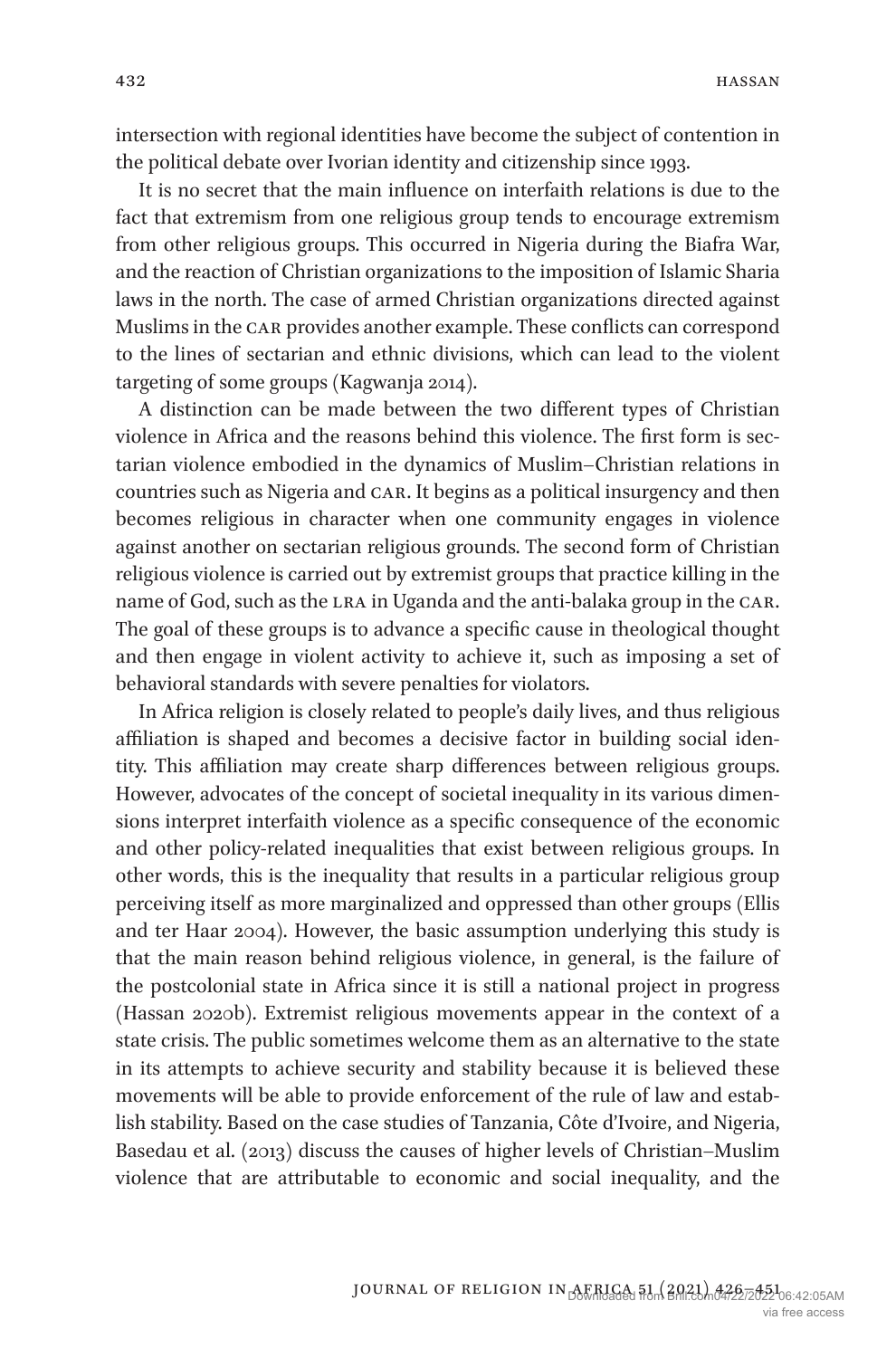overlapping or intersection of religious and ethnic boundaries that generate grievances and violence between the two religions. This study also finds that when theological ideas are politicized interreligious violence reaches its maximum expression (Basedau et al. 2013).

Some conceptual approaches to religious jihadism associate extremism with violence committed at the group or individual level. This study adopts the model presented by Kimball (2008). This model suggests that the five warning features of religious extremism for individuals (i.e., personal beliefs) or groups (i.e., as embedded in salient group norms) are belief in absolute truth, endorsement of blind obedience, a quest to establish utopia, belief that the end justifies the means, and a declaration of holy war. In the following sections this line of interpretation is explored in relation to religious extremism. The three case studies clearly reveal most of these warning signs of Christian jihadism.

#### **3 Biafra and the Christian Rebellion in Nigeria**

Although the literature focuses on examining the case of Boko Haram in northern Nigeria and the Sahel region, some rebel groups in the southern areas use a similar approach by employing religious arguments and claiming to be the teachings of Christ to legitimize their rebellion. The idea of the Republic of Biafra, framed by Christian religious arguments, continues to inspire the justification of the rebellion of many armed groups (Oyewole 2019). They learned from the legacy of separatists who, between 1967 and 1970, insisted on upholding Catholic values in what they perceived as a Muslim genocide against Christians, even though Nigeria's head of state at the time, General Jacob Gowon, was a Christian (Pérouse de Montclos 2021).

#### **3.1** *Holy War*

Thousands of Eastern Christians residing in Nigeria were killed in the aftermath of the 1966 military coup. There have been deliberate attempts to 'religiousize' the conflict. The dominant discourse in the press and radio began to focus on the 'Muslim North' and the 'Christian South', especially in the eastern region. When the war broke out in Biafra in July 1967, Christian religious discourse was used extensively and effectively as propaganda for the war (Omenka 2011). In its campaign to gain Christian support for its movement, the separatist government of Biafra highlighted the religious division between the North and East as an excuse to reject the idea of a united state. The amalgamation of the Muslim North with the Christian and pagan South has been likened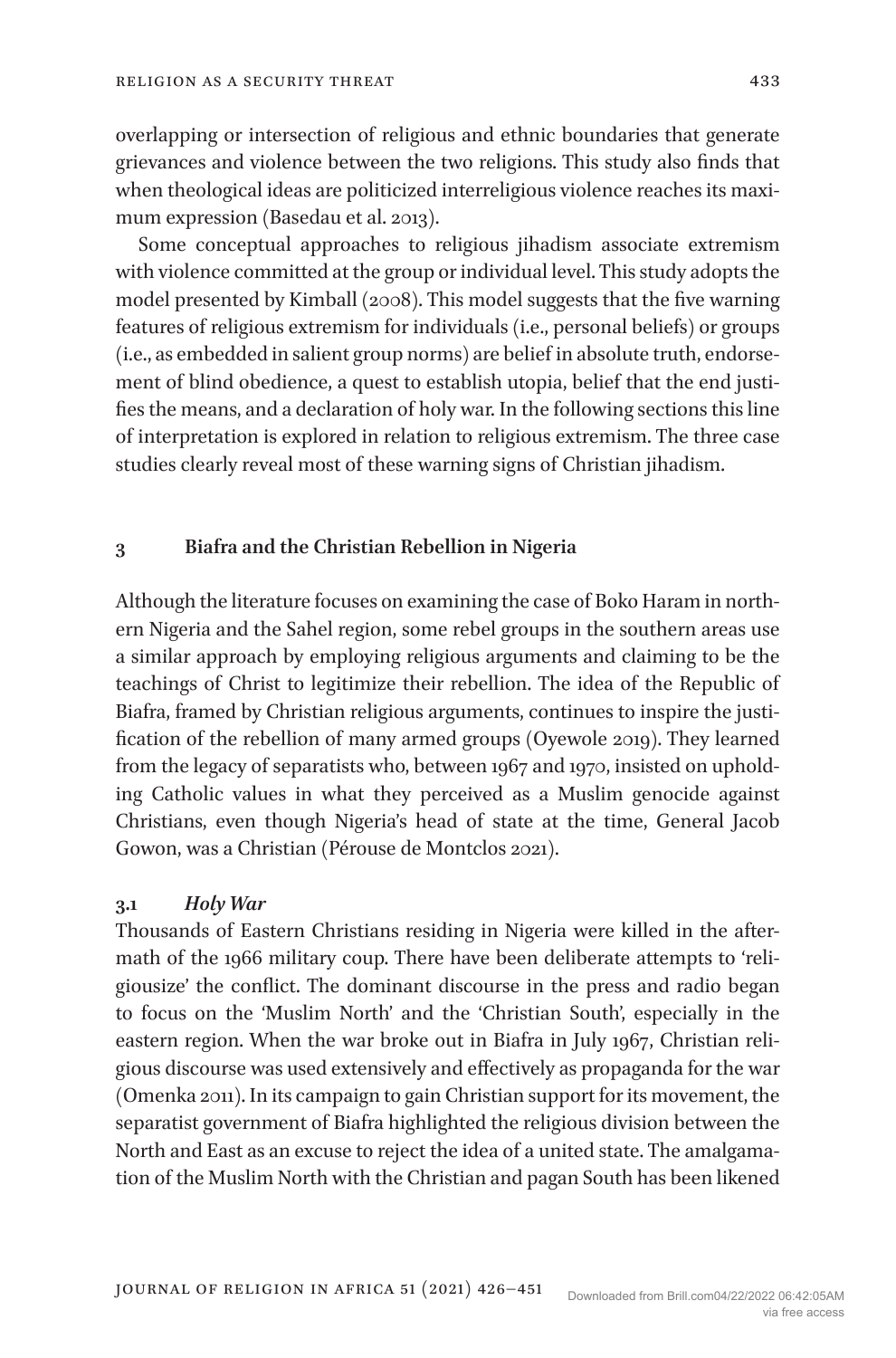to a hypothetical case in which Egypt and Ireland are merged together within the framework of a united nation. The Catholic archbishop of Westminster, Cardinal Heenan, states:

The problem is quite simply how to integrate the ancient emirates of the North into the rest of the country to form a unitary state. It is a simple matter of fact that nowhere in the world has [it] been possible to combine satisfactorily under a single central government, except in the cases of imperial domination, Mohammedan, and non-Mohammedan states. It would be otiose to draw up the list. An integral Mohammedan society forms a closed society, and as such cannot be asked to accept a central government over which it has no guaranteed control. Its cultural affinity is with the rest of the Islamic world, and those who do not belong to this world form a foreign element that can never be truly accepted into the society. These incontrovertible sociological factors must be respected, and any attempt to ignore them can only lead to failure.

Uche 2008, 114

## **3.2** *God and Igbo Utopia*

Igbo-majority areas in southeastern Nigeria, the heart of the former Biafra region, are predominantly Roman Catholic. During the civil war the propaganda for Biafra focused largely on the religious aspect of the conflict, making it a conflict between Christians and Muslims (note that many Christian clergymen supported Biafra). However, the reality is more complex. The secession of Biafra followed two bloody coups and a massacre against the Igbo in the Muslim North, driving the Igbo refugees south into the area that would become Biafra. The secession movement reflects Igbo's desire for a separate Igbo-dominated state. However, the aspirations related to controlling the oil wealth that the region owned cannot be ignored in the motives behind the Biafra crisis.

The Igbo people in the Biafra region were surrounded by Islamic emirates. Accordingly, Igbo activists expressed their discontent by linking the political and religious aspects in their dominant discourse. Since then, some of them have presented themselves as belonging to one of the lost tribes of Israel. For example, Nnamdi Kanu, one of the Biafra protest leaders who was arrested by the government of President Muhammadu Buhari in 2015, states that he converted to Judaism while in prison. Other activists founded the Biafra Zionism movement (Pérouse de Montclos 2021).

In general, protests against the actions of the Muslim ruling class in northern Nigeria have found some resonance within the Igbo groups in the diaspora.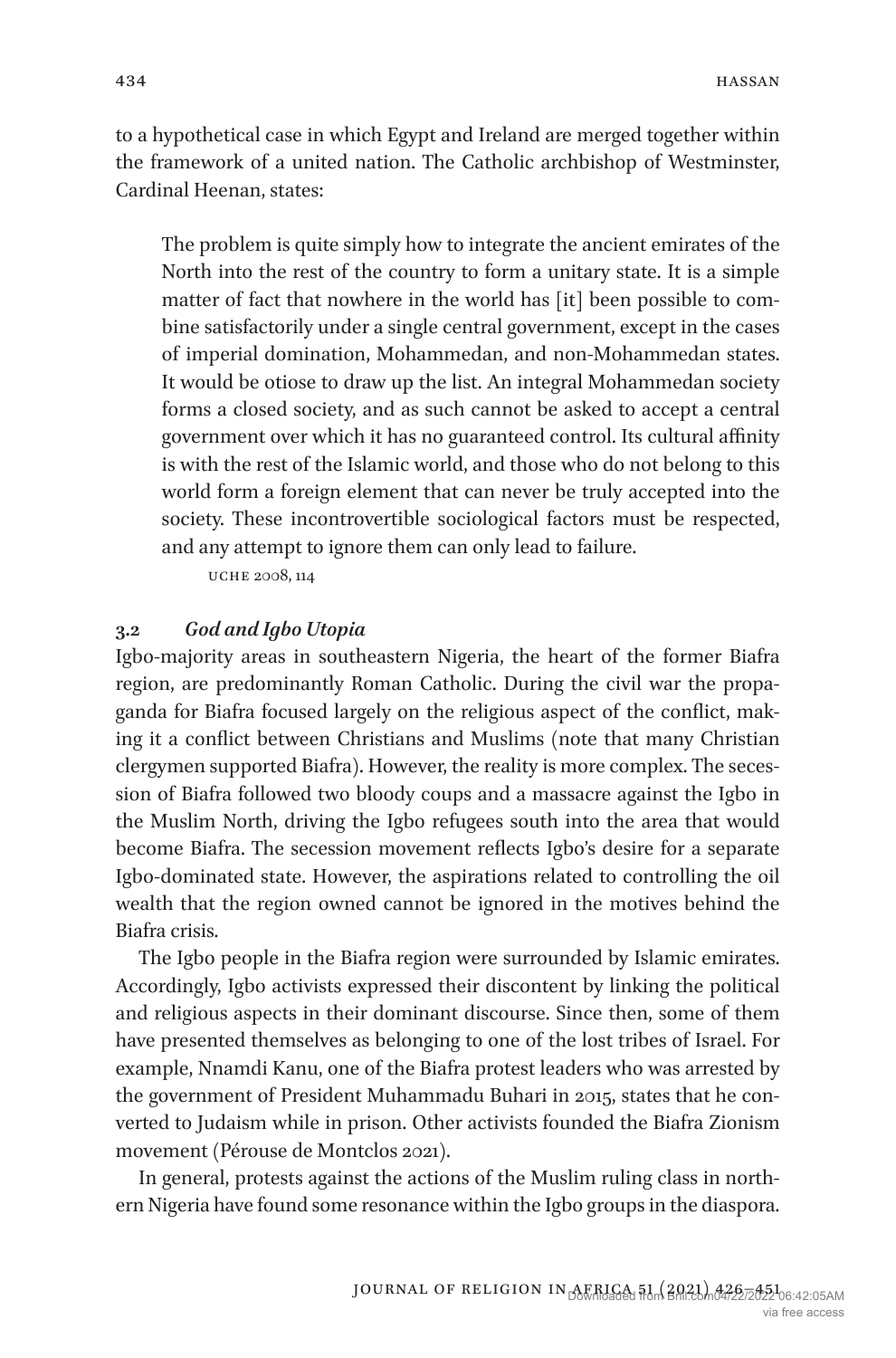Social media and the 'Voice of Biafra' station, which broadcasts from the United Kingdom, offer modern platforms to preach the goals of the rebel movements, which are covered with a Christian religious facade. To the south along the Atlantic coast of Nigeria, rebels fighting the government in the oil-producing areas of the Niger Delta were not excluded. They are like the Igbo in that some Ijaw in the region compared themselves to the Jews, followers of Moses who were able to break the shackles of 'slavery'. This indicates their desire to be liberated from the yoke of Muslims in the north.

# **3.3** *The End Justifiesthe Means*

The Niger Delta Avengers group, which emerged in 2016, denounced the tyranny of the federal government and called President Muhammadu Buhari an 'Egyptian pharaoh'. This rhetoric is familiar to Salafi jihadists who criticized autocratic rulers in the Muslim world. In addition, we can remember the writer 'Ken' Ken' Saro-Wiwa, who led the first protest marches of the Ogoni Survival Movement.4 In 1995 the ruling military council, led by General Sani Abacha, executed him by hanging along with eight other people (Osha 2006).

It is possible that the violence of the Niger Delta armed groups was a reaction against the violent jihadist movement represented by Boko Haram. Izon Ebi, the spokesperson of the Niger Delta Revolutionary Crusaders (NDRC), stated:

We want to alert Nigerians and the world that the Islamization plot has been proven by the Boko Haram new leader Abu Masab el Barnaw that their new mission is to kill all Christians and burn down all churches. But, we want to warn them that … the Niger Delta youths, in this 21st century will not accept the killing of innocent Christians or burning of churches. That if they try it [i.e., kill Christians or burn down church buildings] in the north or any part of Nigeria, we the Niger Delta youths will not see [i.e., accommodate] any Muslim or mosque in the Niger Delta.

Ezigbo 2018, 241

Perhaps the difference between Christian jihad and radical Islamic jihad is that the Christian insurgencies in southern Nigeria do not seek to impose a Christian state, unlike Boko Haram jihadists who dream of restoring the nation of the caliphate. However, there are several indications that political discourse is strongly influenced by religion in Nigerian Christian movements. The evangelical cities that developed on the outskirts of big cities in the south became city-states within the state. In 1990 rebels, who by some accounts were backed by evangelical churches in the Niger Delta, staged a coup attempt in order to 'purify' Nigeria and expel the Muslim-majority northern states from the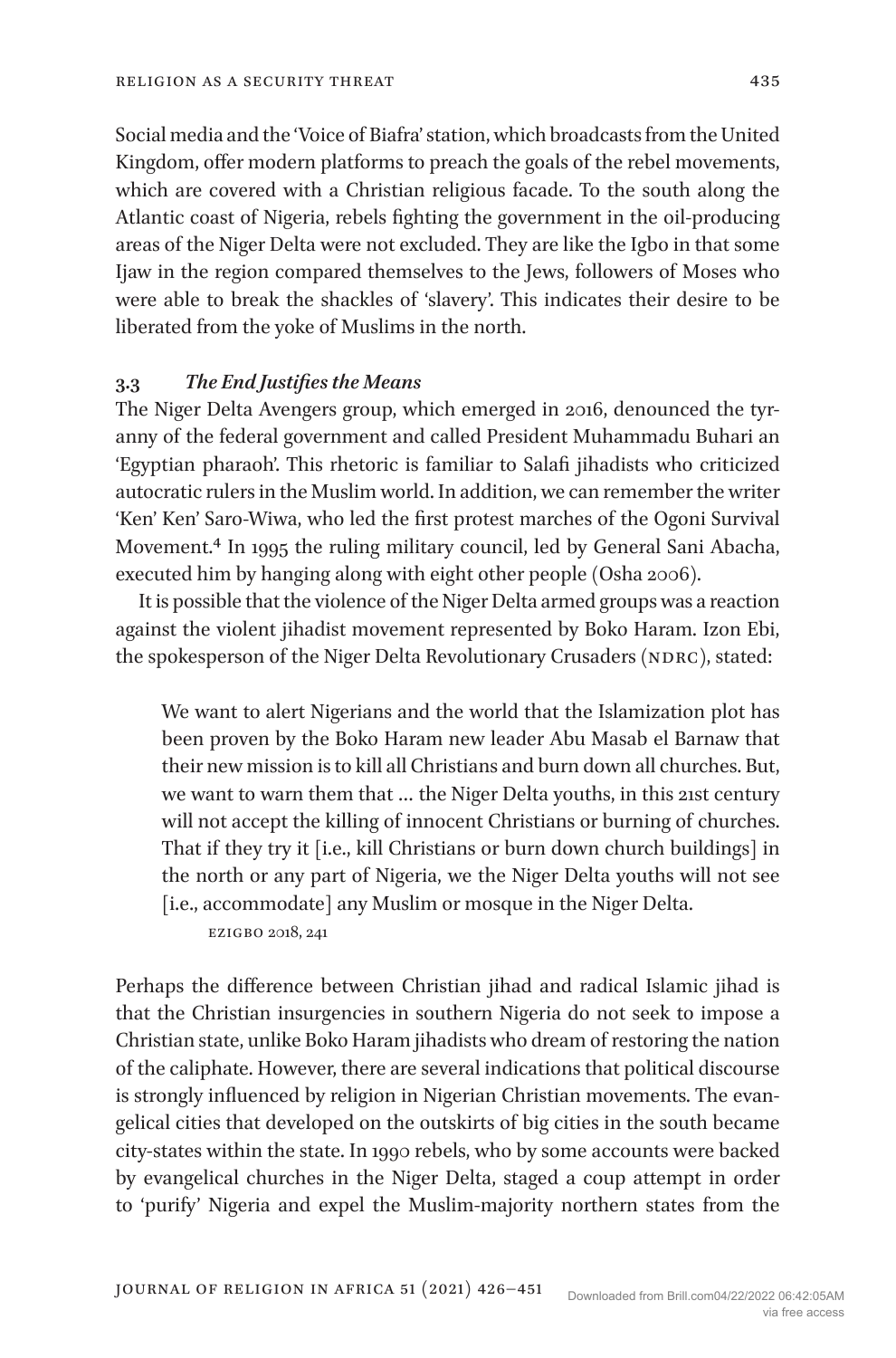federation. Some armed groups formed of 'neosectarians' try to emulate the violent jihadist practices of ISIS and al-Qaeda fighters. In the Igbo regions, for example, rival groups sometimes behead people and kill priests, which indicates the mixing of religious and criminal motives (Pérouse de Montclos 2021).

Returning to the religious variable, we find that ethnic and religious pluralism in Nigeria is one of the most influential factors. As a result, religion has gained political significance and generated tension in Nigeria due to its pluralism. While there are three major religions in Nigeria, religious and political conflicts largely revolve around the activities of Islam and Christianity and their interrelationships. The history of religious sentiment and involvement in regional and national politics aptly illustrates its activities in post-independence Nigerian politics (Ezigbo 2018). The search and competition for political power have occurred in part within the framework of religion in ways that have reinforced ethnic and regional animosity. Thus religious identity at the individual and group levels is in conflict with other allegiances, such as race, class, and gender, in ways that further exacerbate the polarity between Islam and Christianity and the question of political control in Nigeria (Adogame 2015). There is no doubt that this tension is clearly related to the relentless growth of Islamic and Christian roles, which led to the growth of a culture of religious violence, especially in northern Nigeria. The influence of religion on politics has created an atmosphere of mutual distrust and suspicion to the extent that almost all national issues are approached through a religious lens. Political practice in Nigeria since independence proves that social, economic, and political imperatives have a strong influence on both the politicization of religion and the religiosity of politics in Nigeria. The scramble for political power has occurred partly within the framework of religion in ways that exacerbate ethnic and regional contradictions and worsen misunderstandings between Islam and Christianity. In this case, religious discourse plays an important role in the political mobilization processes and could lead to violence, as shown in the following section.

#### **4 The Lord's Resistance Army (LRA) in Northern Uganda**

The LRA has been active in northern Uganda since 1986, with its fighters carrying out brutal attacks on the civilian population, engaging in kidnapping, and recruiting children to the movement. Today the LRA is estimated to number only between 500 and 5,000 fighters, but it appears to be strong enough to fight the national armies of Uganda, southern Sudan, and eastern Congo (International Crisis Group (ICG) 2011; Vinci 2005). This army is one of the most mysterious insurgency groups in postcolonial Africa. From the early stages of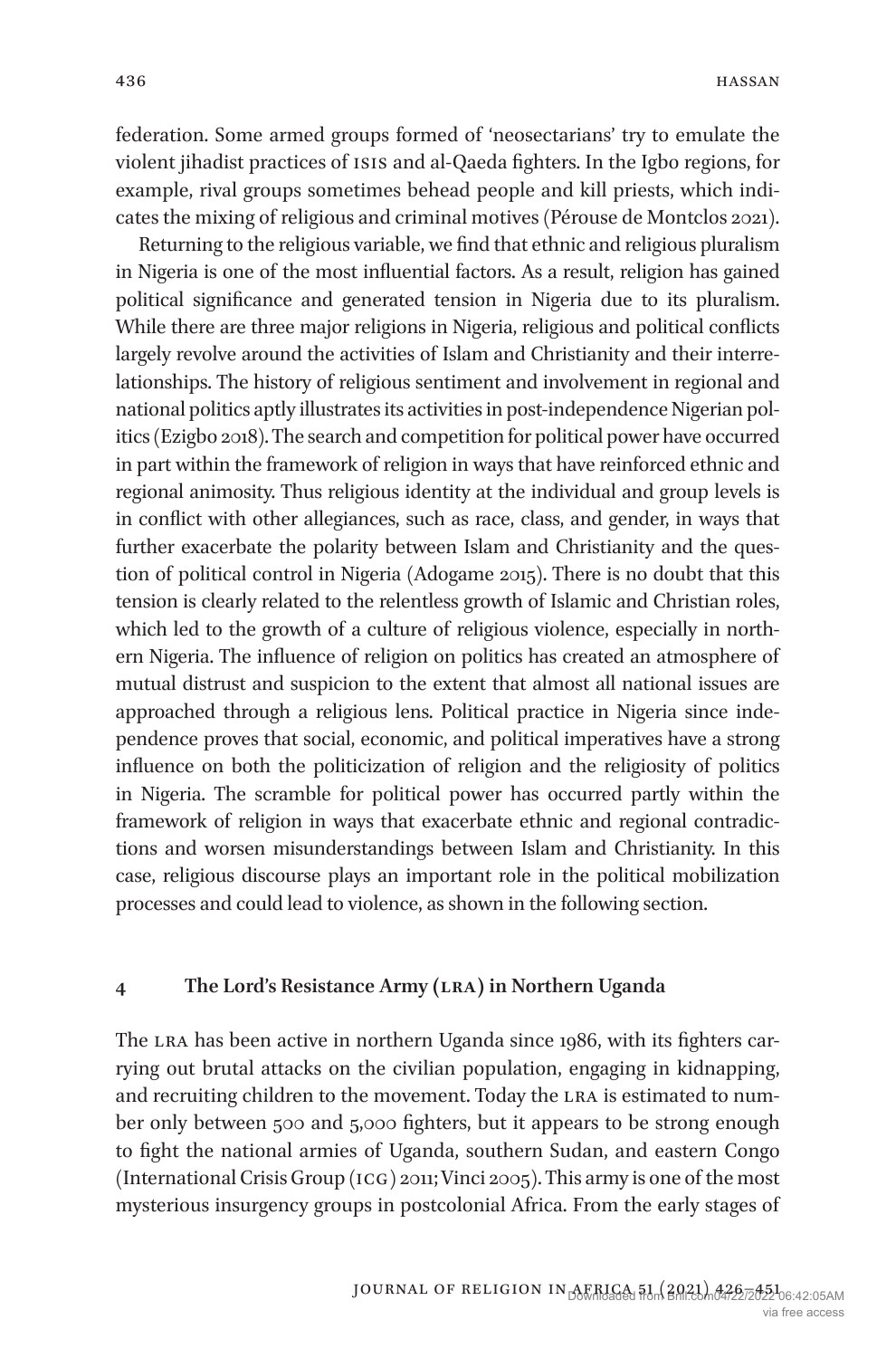the insurgency, the LRA claimed as their main objective the establishment of a government based on the biblical Ten Commandments or other eschatological goals (Branch 2005; Vinci 2005).

#### **4.1** *God and Holy War*

Many accounts emphasize the charismatic qualities of Joseph Kony (Beevor 2017) that give him the power of magic over his followers and soldiers. Kony initially joined the opposition Ugandan People's Defense Forces. At the time Kony was just a priest in a Catholic church. Many Acholi youths at that time joined the rebellion as a result of the abuse of power by the National Resistance Army. Kony refused the peace agreement with the Ugandan government, and he and his comrades decided to continue the war against the government of Yoweri Museveni (van Acker 2004).

Although little is known about the real purposes of the LRA because it seldom makes public statements and Joseph Kony hardly speaks publicly, those purposes can be identified from the testimonies of former rebels, peace brokers, and the characteristics of his fighters' practices. This evidence sheds light on the Christian religious character of the LRA: it wants to fulfill the Ten Commandments of the people, and Kony likens himself to Moses and Jesus Christ as he leads his people to the Promised Land. Former LRA rebels speak of many religious rituals within the movement such as baptisms or sacrifices (Adam et al. 2007). The fighters of the LRA group also wear long beads on their chests and recite verses from the Bible before battle.

The emergence of the Holy Spirit movement led by Alice Lukina represented a significant shift in the evolution of the conflict in northern Uganda. This woman claimed to represent the soul of an Italian who was killed during the First World War. This spirit was put in the body of 'Alice' on 25 May 1985 (Allen 1991). While first claiming that she could heal the sick, she soon announced the founding of the Holy Spirit Movement. This movement was based on the general belief that the Acholi people are threatened with extinction and that immunizing these people from destruction requires adopting a new strategy. Lukina believed that maintaining the survival of the Acholi requires the establishment of an unnatural superpower Acholi. With the help of some defected National Army soldiers, the movement was able to achieve limited victories over government forces, which supported the impression that Lukina possessed superhuman strength (Hassan 2020c.).

There is no doubt that the world of Acholi is full of symbols and spiritual values. It is saturated with spirits, ghosts, and occult forces. The disasters inflicted on the Acholi people, particularly in the aftermath of the collapse of the Milton Obote regime, have led to the belief that the conflict is nothing more than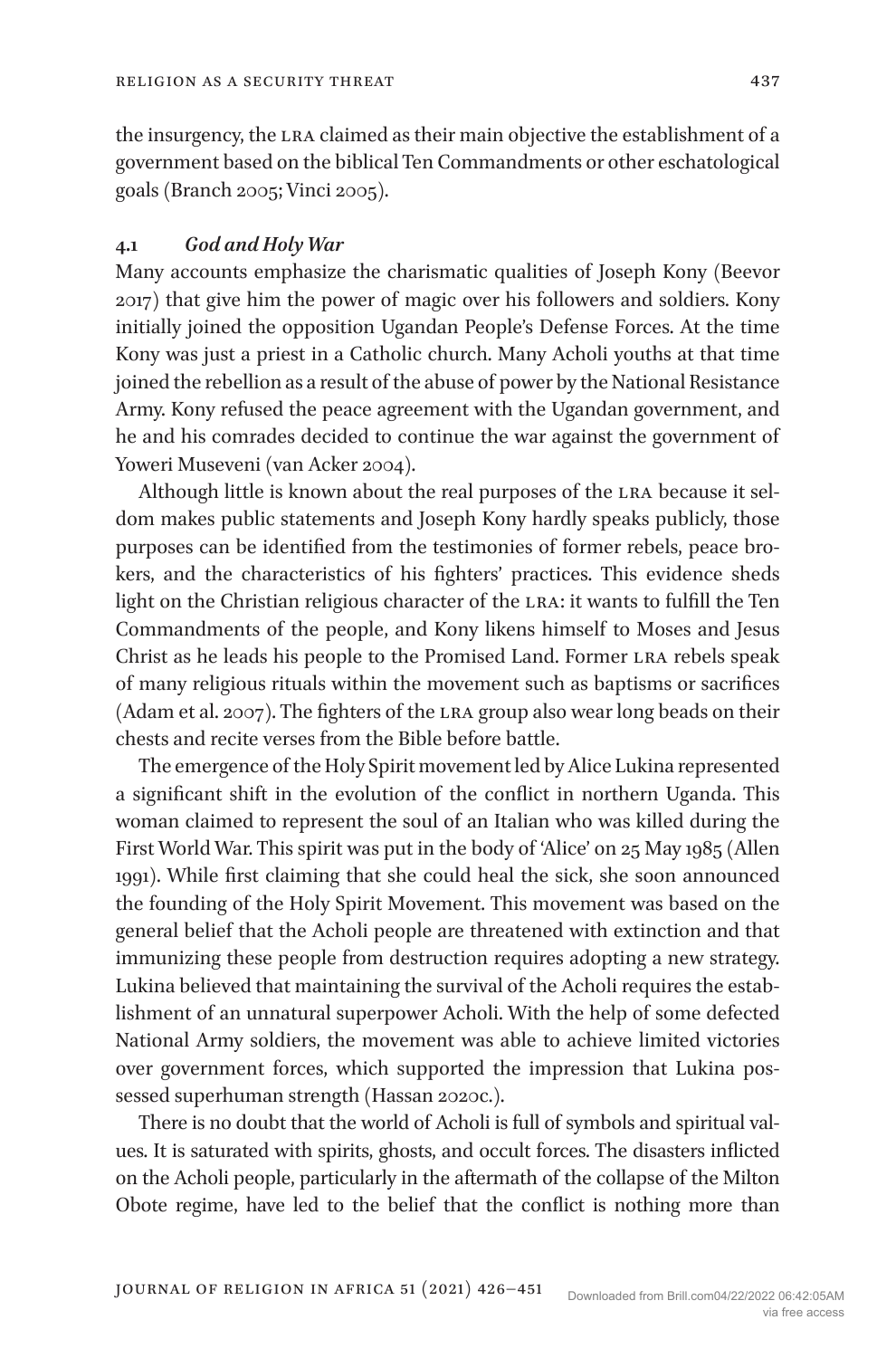self-purification. Lukina also claimed that she possessed the Holy Spirit, which enabled her to eliminate the evil spirits of those who were killed in battle and replace them with angels. This religious movement was short lived since it was quickly countered in 1987. The repercussions of this movement were far-reaching in the development of the conflict in northern Uganda (Branch 2005).

After defeating the Holy Spirit Movement, Kony announced that he had inherited Alice Lukina's spirit. However, Kony has not been able to garner the massive public support that Lukina once had. In 1988 Kony initially named his movement the Ugandan Christian Democratic People's Army, but soon changed its name to the Uganda Christian Democratic People's Army. In 1991 Kony changed his movement's name a third time, to the Lord's Resistance Army. Kony's ideas and beliefs fluctuated. He sometimes appeared to believe in the ideas of the Holy Spirit Movement, especially its Christian components that reject magic and sorcery; at other times he rejected it and practiced other religious rituals (Allen and Vlassenroot 2010).

In any case, Kony was able to develop the ideas of the Holy Spirit Movement. He was able to coalesce the LRA around the idea of a radical change to the Acholi from within, similar to a moral crusade. This transformation made the process violent; it seems that through this component of faith Kony has given religious and moral legitimacy to his armed movement. Central to the thought of the LRA is the fact that Kony claims to possess different spirits and sees himself as the one who must convey the message of the Holy Spirit. Through the concept of spirits Kony comes into direct contact with God as his mouthpiece. Therefore the LRA sees its struggle as one directed by God for the salvation of all Acholi people. This divine and religious dimension is manifested by a broad set of religious rules and rituals, which spirits – and thus God – have revealed to the universe. Most of these spiritual rules are directly related to Christianity and traditional Acheulean practices. Perhaps the most famous of these is the 'Ten Commandments' in which the LRA claims to be fighting for a government based on the Ten Commandments. In addition, the LRA has a wide range of rules, introduced by spirits through Joseph Kony himself, that must be obeyed blindly. Many of these rules are anachronistic, such as fasting from food and drinking, or sexual abstinence, while others are perpetual, such as informing and explaining the actions of the LRA to its members.

# **4.2** *Blind Obedience*

According to Titeca:

There were rules for everything in the bush. For example, an important rule of the spirit was that everything must be done at speed 99! You must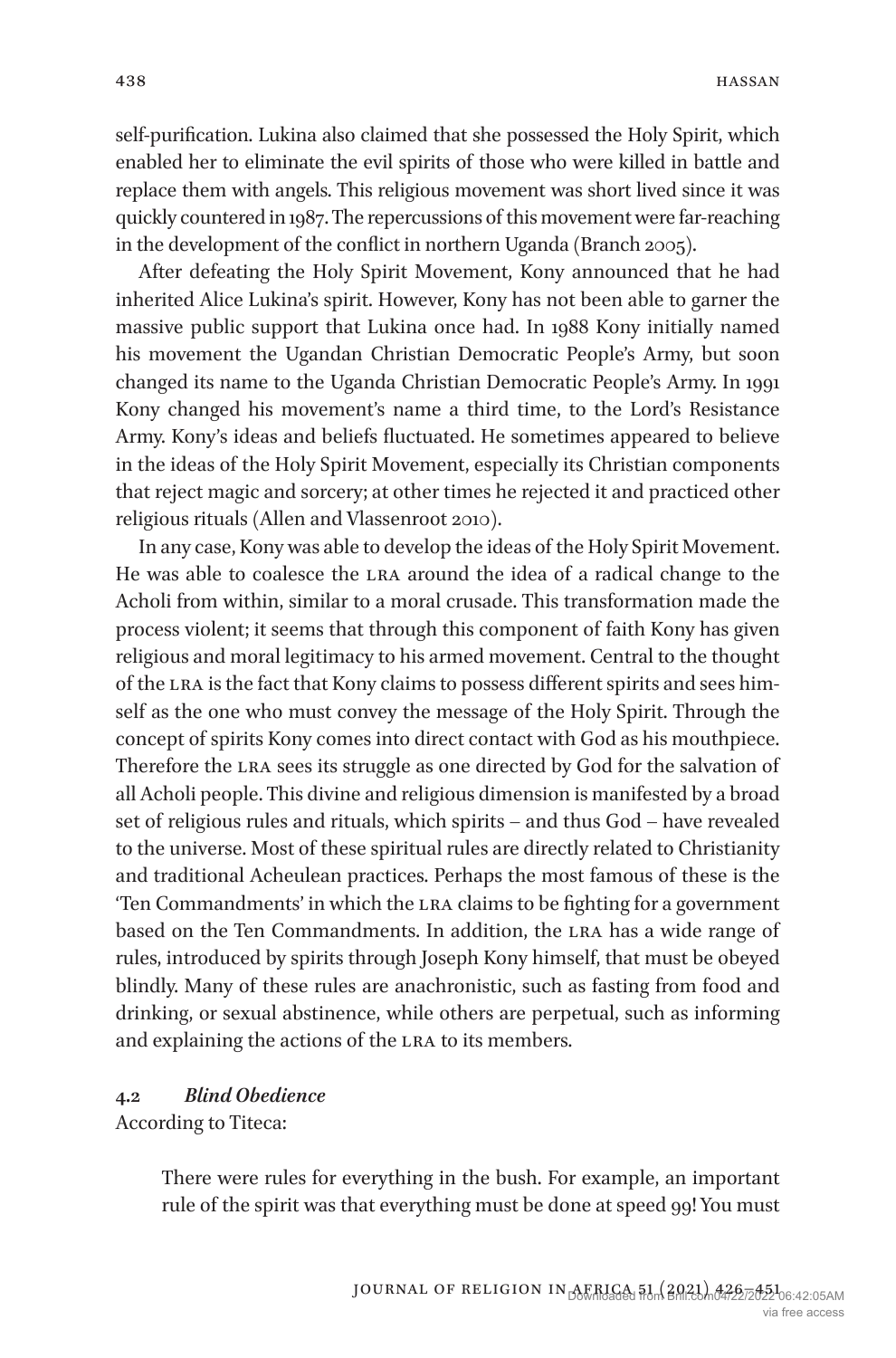do it very quickly, so the enemy cannot get you. Also, walking must be on 99. They tell you, for example, you go to Lacor, we give you one hour. You must do anything as fast as possible and keep the time they tell you! Cooking must be done in thirty minutes and going for washing as well. Because if you delay with cooking, you are going to meet your enemy. So you need the speed!

2010, 63

One of the ex-leaders describes the prebattle ritual as follows:

The holy spirit reported to the chairman [Kony], who selected the soldiers who could be on 'stand-by'. He picked the controllers. He ordered them to mix this type of herbs *(sic)*, mixed them in powder form, put them in a basin together with water and Moo ya. The controllers stand near the basin and splash the soldiers, one by one. When the soldiers are near the basin, they put their guns three times in the basin and women four times. You put the gun up and you say, 'God, you are stronger than anything in the world; therefore, the power belongs to you'. We also sing songs like 'Polo Polo' ['Heaven should come to rescue us in our lives, and we shall never leave the way to heaven'] because when we sing, we do not even hear gunshots! When you finish, you cannot believe what you have done. You say: What has happened? How did I do all this? It is as if you are not the one who did it. It is a force that you have in you: it gives you courage and strength! … All the spirits are with Kony, but if you are going to the battle, you feel that something is with you. On the battlefield, they will be doing their duty and take care of you: everyone will feel very strong.

Titeca 2010, 64

On the other hand, biblical texts were employed in the process of LRA fighters' spiritual education. For example, a former LRA commander in charge of girls and women argued the following:

For him [Kony], he says it is God who sent him to kill people so nobody should stop him. You know this thing is very difficult to understand, as he [Kony] refers us to the Bible. Because he says God does what he wills, and what he wants to do, He does. If he wants to kill, he sends a person on earth, as he sent in the past. He also said in the past God sent rain to clear and finish people and it rained for 40 days during Noah's time, and also Gomorrah was destroyed. Many were killed. That was the anger of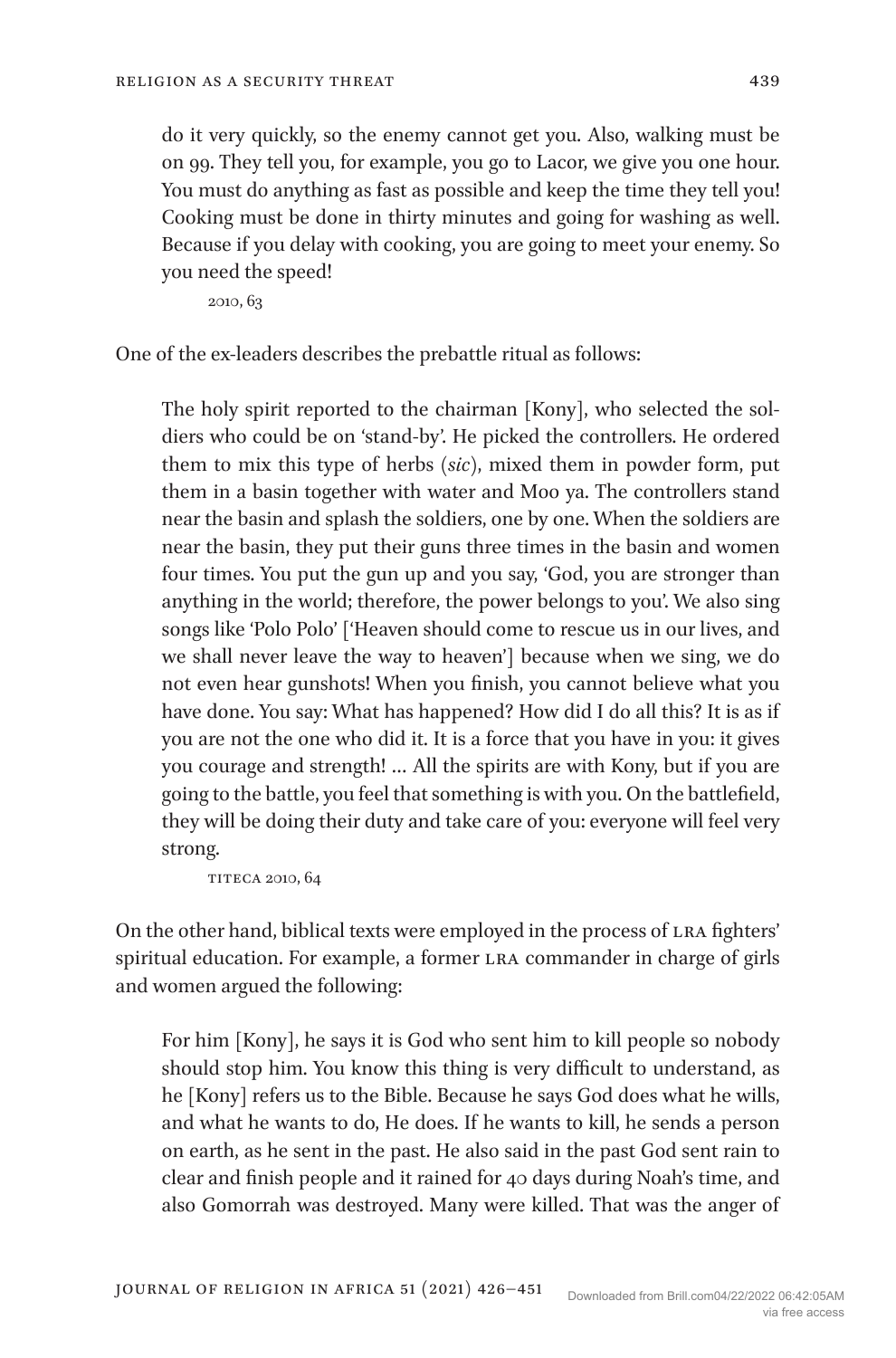God. In Kony's time, God has sent the Holy Spirit, and it is the one which is doing the work through Kony.

```
Nkabala 2017, 94
```
The purpose of using these violent biblical texts was to achieve two crucial beliefs in the spiritual education of the movement's fighters. First, Kony has been sent by God to confirm God's word. Second, the Acholi can be saved through purification. If the Acholi believe that Kony's spirit is from God, then they will accept Kony as the only soul that can save them. This Savior will be able to fulfill his mission only through strict obedience to the Word of God and its representative on earth, Joseph Kony. This may reflect the concept of blind obedience and religious justification for violence.

Effective leaders are often charismatic, but evil can occur when leaders have the power to enforce obedience. The leader of the LRA was able to create a community that was increasingly disengaged from the larger society so that its members became a huge camp or self-enclosed community.

# **4.3** *Purification and Utopia*

Additionally, the LRA argues that many Acholi do not obey God because their culture has become 'impure': they use witchcraft practices and cooperate with a corrupt government. As a result, the LRA directs its violence not only against the government's army but primarily against the Acholi people. The LRA, especially the kidnapped children, is the seed of a new 'pure' generation that follows the Word of God.

As this study argues, the conflict in northern Uganda began as a result of the marginalization of northern Uganda in general and the Acholi people in particular. In other words, this is a problem of nation-state building in the postcolonial era. In the LRA's armed rebellion, which was a reaction against this marginalization, religion (Christian rites) played a crucial role in the process of creating an alternative ethnic and religious identity. This process of identity formation occurs through the use of religious rituals and the use of violence against the 'Other', resulting in influences on different levels. First, this renewed spiritual identity is important for achieving cohesion within the group; it creates internal discipline and prevents rebels from escaping. Second, the ethnic and religious identity that the LRA established may save the Acholi 'spiritually', but on a secular level it may lead to their destruction, especially 'outsiders', the nonbelievers who do not join the ranks of the LRA and should therefore be killed by the believers. This suggests the concept of *takfir* in the philosophy of violent Islamic jihadist groups. Third, there is a mixture of religious and Acholi traditions in terms of rituals and practices of external violence, not only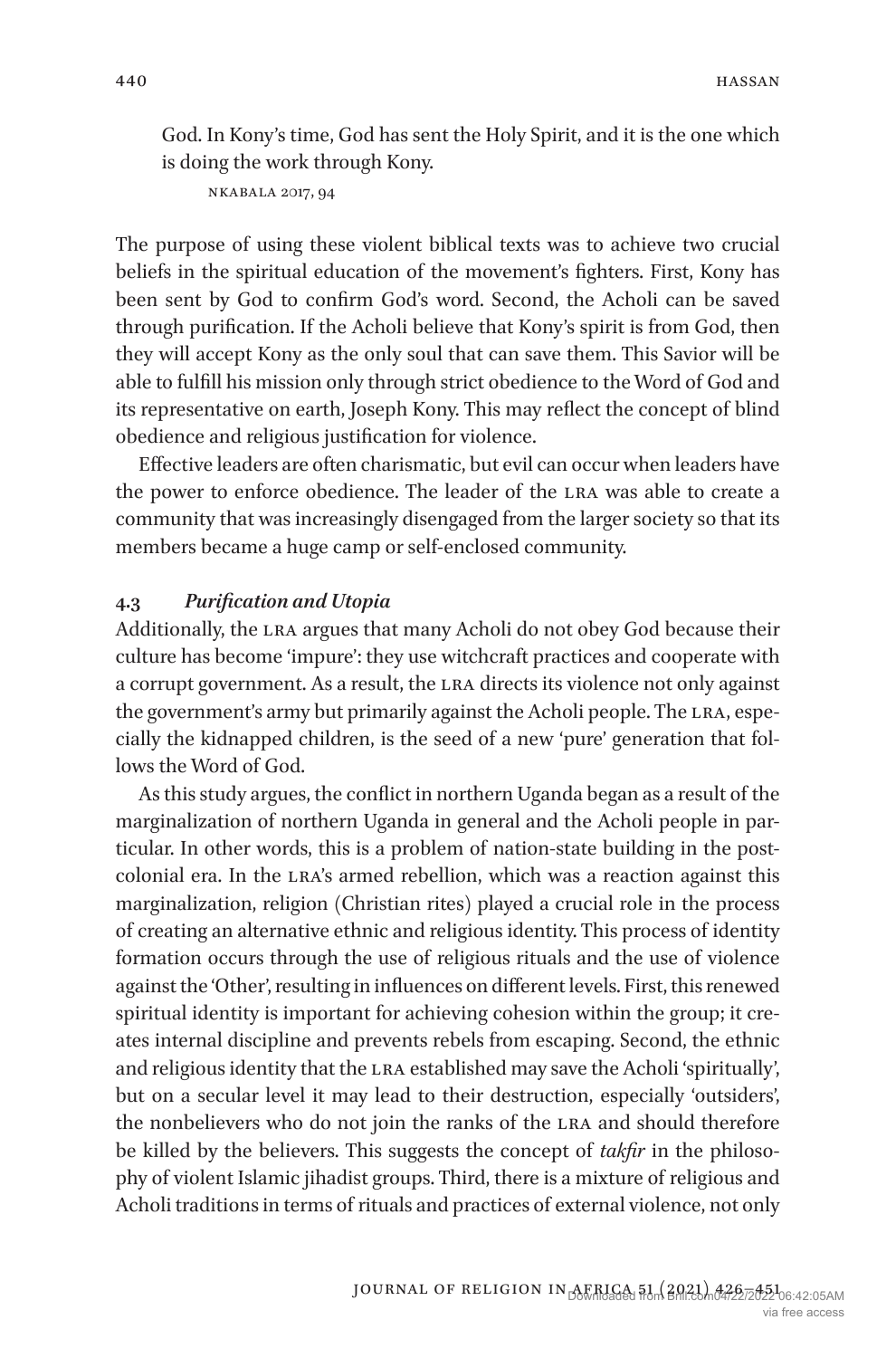in redefining Acholi identity but also to ensure that the Acholi community in general understands the impetus behind LRA violence.

We propose to enrich the study of religious extremism in Africa as observed in the cases of Nigeria and Uganda by opening a perspective that accurately addresses the societal factors that lead to feelings of marginalization and victimization by certain social groups. The practices of employing religious discourse can be explored in political terms to understand the process of radicalization. The case of CAR in the next section shows that Christian extremists were seeking a holy war fueled by anger regarding perceived injustice.

#### **5 Anti-Balaka in the Central African Republic**

As the previous cases suggest, 'Christian terrorism' takes the form of terrorist acts largely through militias that invoke Christian motives or goals for their actions. As such, Christian extremists in Africa also rely on the interpretation of the Bible, often citing the Old and New Testaments to justify violence and murder. It is noteworthy that the extremism of the Christian faith is a growing phenomenon in Africa's internal wars, especially in what is referred to as the 'arc of insecurity' extending from Somalia to Mauritania. Christian 'revenge terrorism' reached its climax in the political crisis that engulfed the CAR, beginning in 2012 (Bellal 2014).

# **6 A Quest to Establish Utopia**

The defining moment in the political history of the CAR was that the Muslim rebel alliance, known as Séléka, was able to oust President François Bozizé in March 2013. The rebel alliance installed its leader, Michel Djotodia, as the first Muslim president of the CAR. Although Djotodia announced the dissolution of Séléka in September 2013, this militia rejected the decision and engaged in large-scale violence.5

There is no doubt that this shift cemented the political foundation for the emergence of retaliatory violence by Christian militias. The Christians of the CAR organized into militias known as 'anti-balaka'. This name means 'antimachete' or 'anti-sword' in the local languages of Mandja and Sango. This name was often used to describe vigilante units that local communities set up to fight thieves, strangers, rebels, and poachers. It may also refer to the French word for bullets (*balles*) because the people of the CAR resisted the Kalashnikov assault, which was often used against them. 'Anti-balaka' is also a general term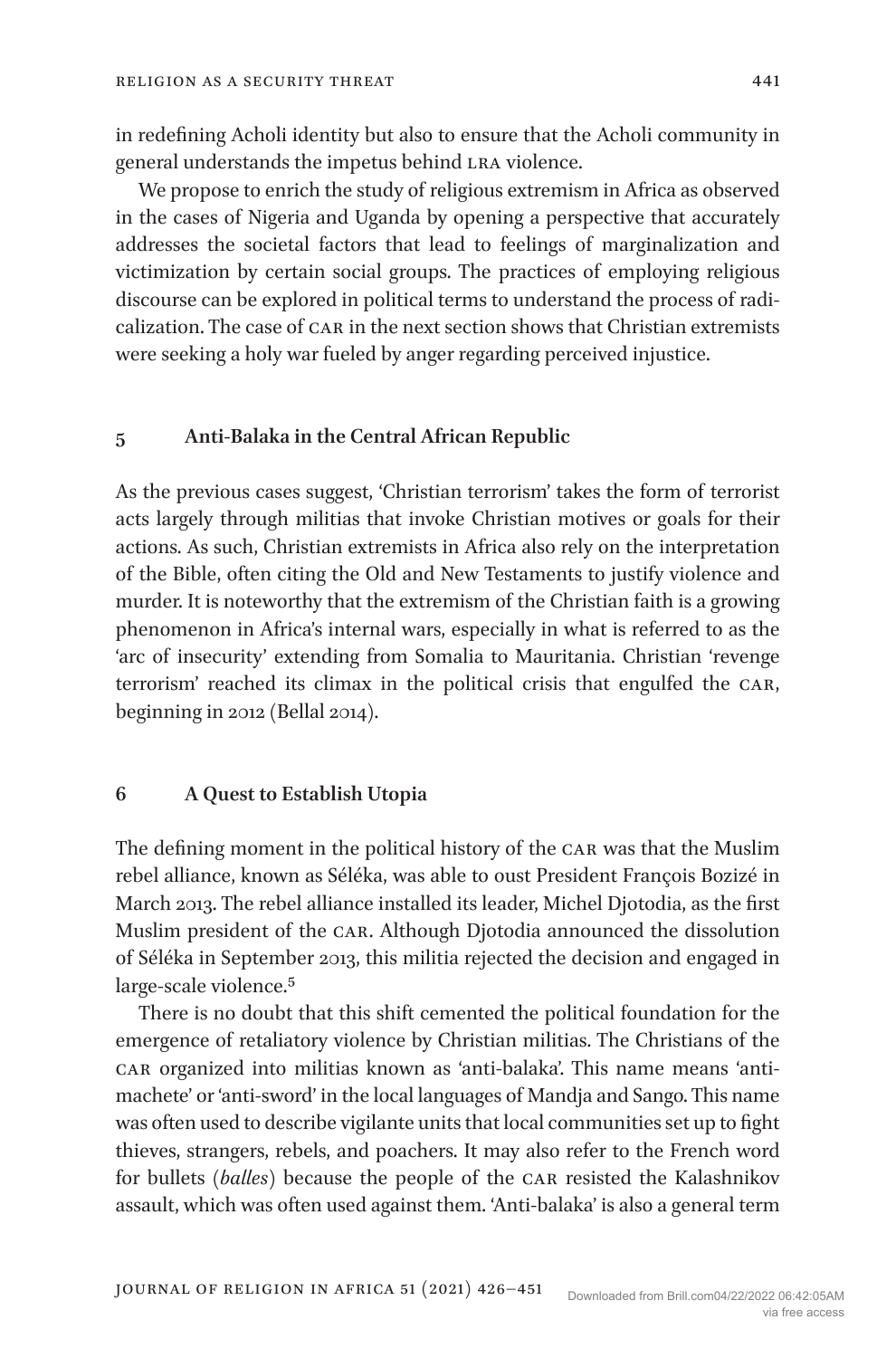for those who resisted the brutal Séléka insurgency. The term roughly means 'indomitable', which refers to a power allegedly bestowed by the charms that hang around the necks of most members(Kah 2016).

The United Nations warned of 'genocide', which prompted the intervention of the International Support Mission. When Djotodia was unable to control the security situation, he submitted his resignation and was replaced by Catherine Samba-Panza as the country's interim president. Nevertheless, antibalaka militias continued sectarian violence against Muslim civilians, forcing thousands of them to flee the country. Research by human rights groups has revealed that members of the Christian anti-balaka committed massacres and targeted killings against Muslim civilians. Muslims, who compose 15 percent of the population, were forced to flee to the areas that the Séléka rebels controlled and neighboring countries such as Chad.

The events provoked by the Séléka and anti-balaka militias, as well as the deployment of international forces have contributed to the exacerbation and restructuring of public perceptions that pose the question of identity and religion around pervasive violent practices, which are largely unprecedented in CAR history. Evoking the division between 'Christians' and 'Muslims' clearly shows this interrelationship between violent practices (e.g., mutual accusations, extrajudicial executions, murder, revenge, forced displacement) and the motives and perceptions that underlie them. Most of them are reinforced by the act of violence itself. However, the significance of this division and the process that gradually generated it in CAR society remains problematic, and invites us to look beyond simple religious affiliations. This can be done by questioning the true meaning of these sects, both Christian and Islamic, in the eyes of the population. This task is made more difficult by the fact that research relating specifically to the history of the CAR and the political crisis of 2014–2021 is limited. Even though the country is located in a turbulent region, it lies at the center of various political and economic interests and complex dynamics that redefine the relationship between Western powers and their partners in sub-Saharan Africa (Mayneri 2014).

The roots of this deteriorating situation lie in the recent history of the CAR, which is characterized by the weakness of political parties and organizations, and their increasing inability to exercise a true representative function within civil society and access to regional groups. In addition, the ease of the frequent use of weapons and the presence of external actors influence the country's political landscape.6 For example, even before Bozizé's coup in 2003 his predecessor Patassé managed to thwart several coup attempts thanks to the support he received on three occasions (in 2001, 2002, and 2003) from the Libyan forces and the Congolese Liberation Movement led by Jean-Pierre Bemba. Between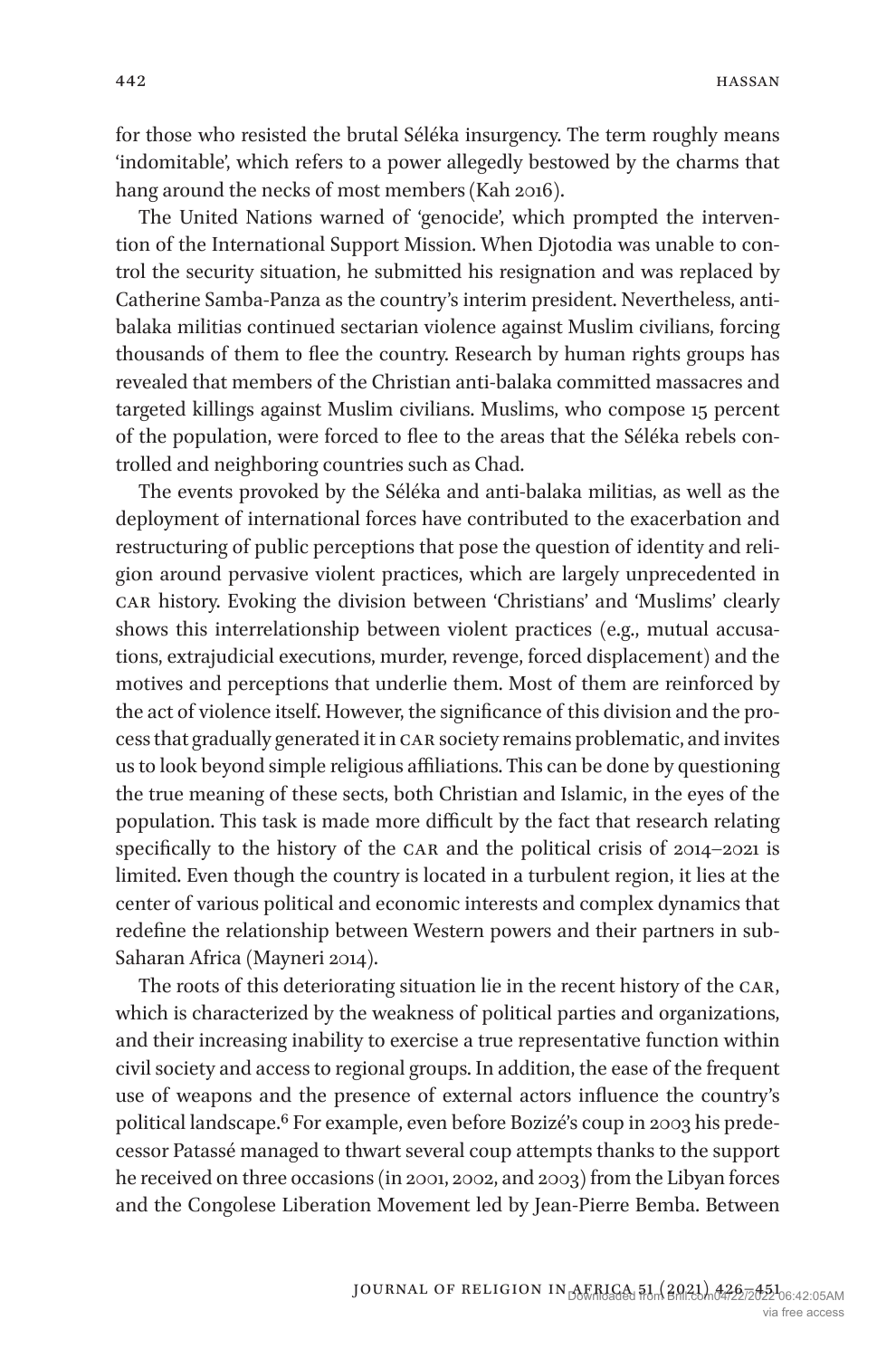1996 and 1997 the country witnessed three successive rebellions, partly triggered by disadvantaged soldiers who did not receive their salaries. However, their demands quickly took on political, ethnic, and religious dimensions, which were revealed by the division among the elites.

Since 2011 the government of General François Bozizé has been spreading the concept of Islamophobia and encouraging a national discourse against Muslims. There have been persistent references to the presence of Sudanese Janjaweed and other Chadian Islamists in the rebel movements and the Séléka Alliance. The main theme behind the clashes in Bangui in 2011 was the Central African crisis of questioning Muslims and their foreign origins, especially Chadians (Fancello 2020). The rise in the Christian fundamentalist rhetoric of churches in the CAR against Islam has continued through most of the postindependence years.

## **6.1** *Toward Holy War*

Like the Nigerian case, Central African presidents since independence have used religion as a tool for political mobilization and fundraising. For example, President Bokassa (1965–1979) converted to Islam and changed his name to carry an Islamic character after a visit to Libya in September 1976, during which he was promised a massive amount of aid by Muammar Gaddafi.7 It is apparent that the political elites relied on the educational institutions of the Roman Catholic community as a means of advancement and class mobility. Although Bokassa converted to Islam opportunistically, he and the nationalist leader Barthélemy Boganda studied in Catholic missionary schools, the only institutions where they could obtain a quality education and thus improve their social status. In addition, when the regime of President Kolingba (1981–1993) was collapsing in the early 1990s, he resorted to the political manipulation of religion by establishing a 'National Day of Fasting and Prayer' on June 30 (Vlavonou 2021). President Patassé (1993–2003) was widely known as a preacher, and his speeches regularly contained biblical references (Vlavonou 2021). President Bozizé (2003–2013), ordained as the Grand Head of the Celestial Church of Christ, was a follower of this branch of Pentecostalism. In 2003 he decided by decree that December 31 would be a national day of fasting and prayer (extended to three days beginning in 2004) in order to thank God and ask God for forgiveness. Based on her fieldwork in CAR and Benin, Sandra Fancello (2020) explains Bozizé's involvement in transnational celestial networks and his quest for power both within the church and within the CAR. During his ten years in power he developed a rhetoric of warfare inspired by the spiritual warfare of 'Holy Jihad' to free the country from its foreign and Muslim enemies. This exacerbated the violent conflict between Muslims and Christians.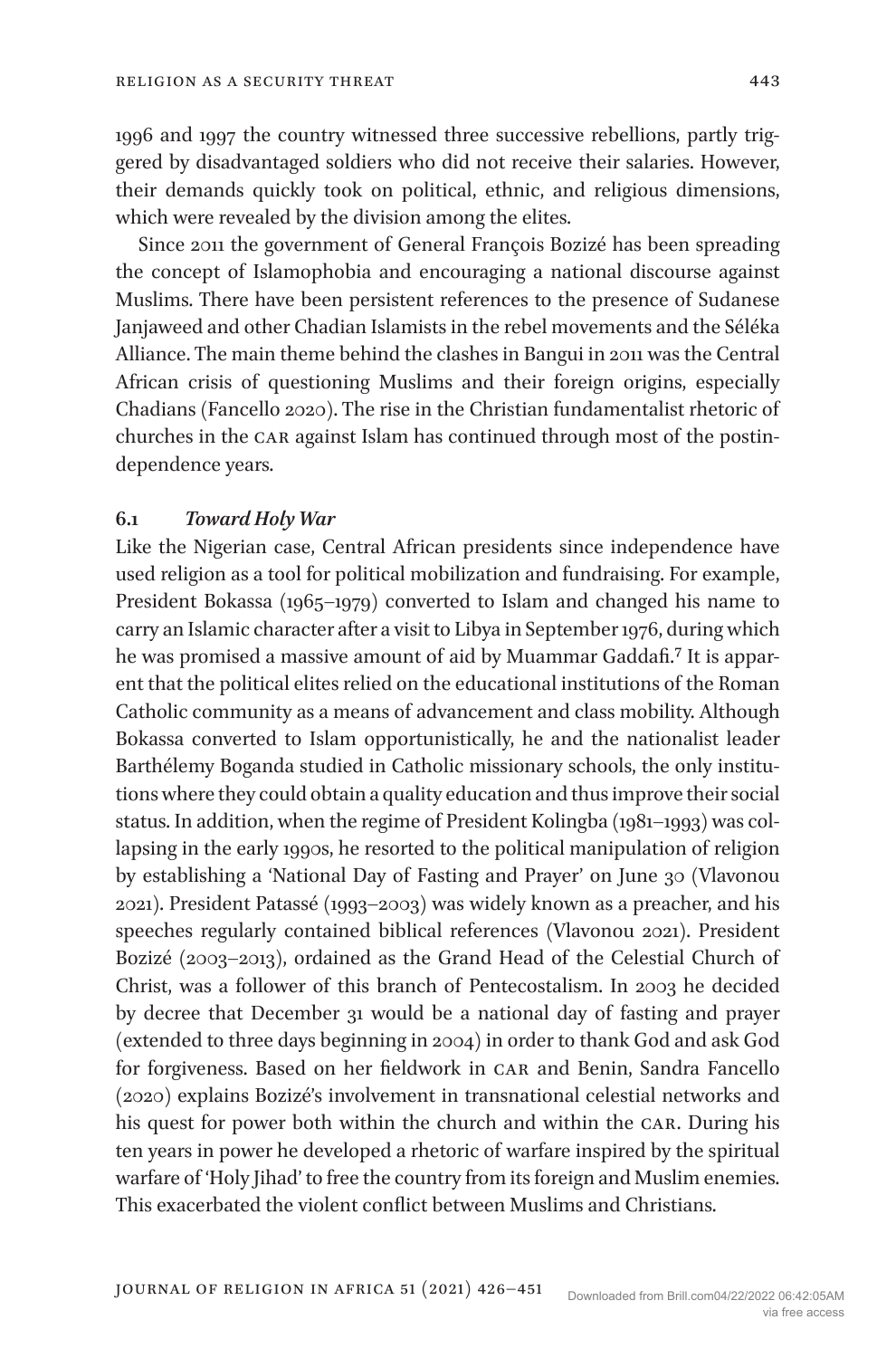## **6.2** *The End Justifiesthe Means*

The tendency of political elites to consolidate their power using religious discourse highlights not only the interaction between religion and politics in the CAR but also the long-standing role of religious institutions in promoting social progress. Indeed, the same political elites who have traditionally mobilized moral and religious discourse have often engaged in violent power struggles in the pursuit of authority and social mobility. For example, many cadres of the administration of Bozizé were keen to attend prayers in these churches. Some members of Bozizé's government have hinted, rightly or wrongly, at the supposed financing of the 'Coalition of Radical Islamic Salafism' and the presence of Boko Haram elements in the ranks of the Séléka. These accusations may have been aimed at prompting Western intervention in the CAR in order to maintain the collapsing Bozizé regime. However, this did not work out well for him and his supporters, who tried to maintain power by various means.

The anti-Muslim rhetoric did not help unite the people of the CAR but rather widened the gap that already exists in the country, especially between the government and the many armed groups that emerged to defend the interests of their leaders. In addition, the interests of external parties such as Chad and Sudan were, directly and indirectly, involved in the long-lasting political crisis. Thus, the polarization of the conflict between Christians and Muslims was gradually grafted onto old ethnic cleavages and presented Muslims as foreigners: 'In the words of the anti-balaka and their "commanders", the confessional identity helps to structure a discourse of autochthony where the Other persecutor, who must be annihilated, simultaneously assumes the features of the Muslim, as a foreigner, often from Chad' (Fancello 2020, 188). Even François Bozizé presented himself as a victim of foreigners.

However, the overthrow of transitional President Michel Djotodia on 10 January 2014, by pressure from the Economic Community of West African States (ECOWAS), intensified counterinsurgency efforts and countered the anti-balaka movement that had been formed to fight the brutal Séléka militia. Both armed movements fought a war of a religious nature that led to threats to split the CAR in two: the northern part for Muslims and the southern part for Christians and non-Muslims. It should be noted that religious differences were not the main origin of the crisis in the CAR, as this study confirms. The factors of religion and national identity in the CAR were employed by the dominant elites of the Séléka and anti-balaka militias to achieve political and economic goals, taking advantage of the failure of the national state. This is the essence of the crisis in the CAR, which has led to the emergence of separatist tendencies and the culture of exclusion.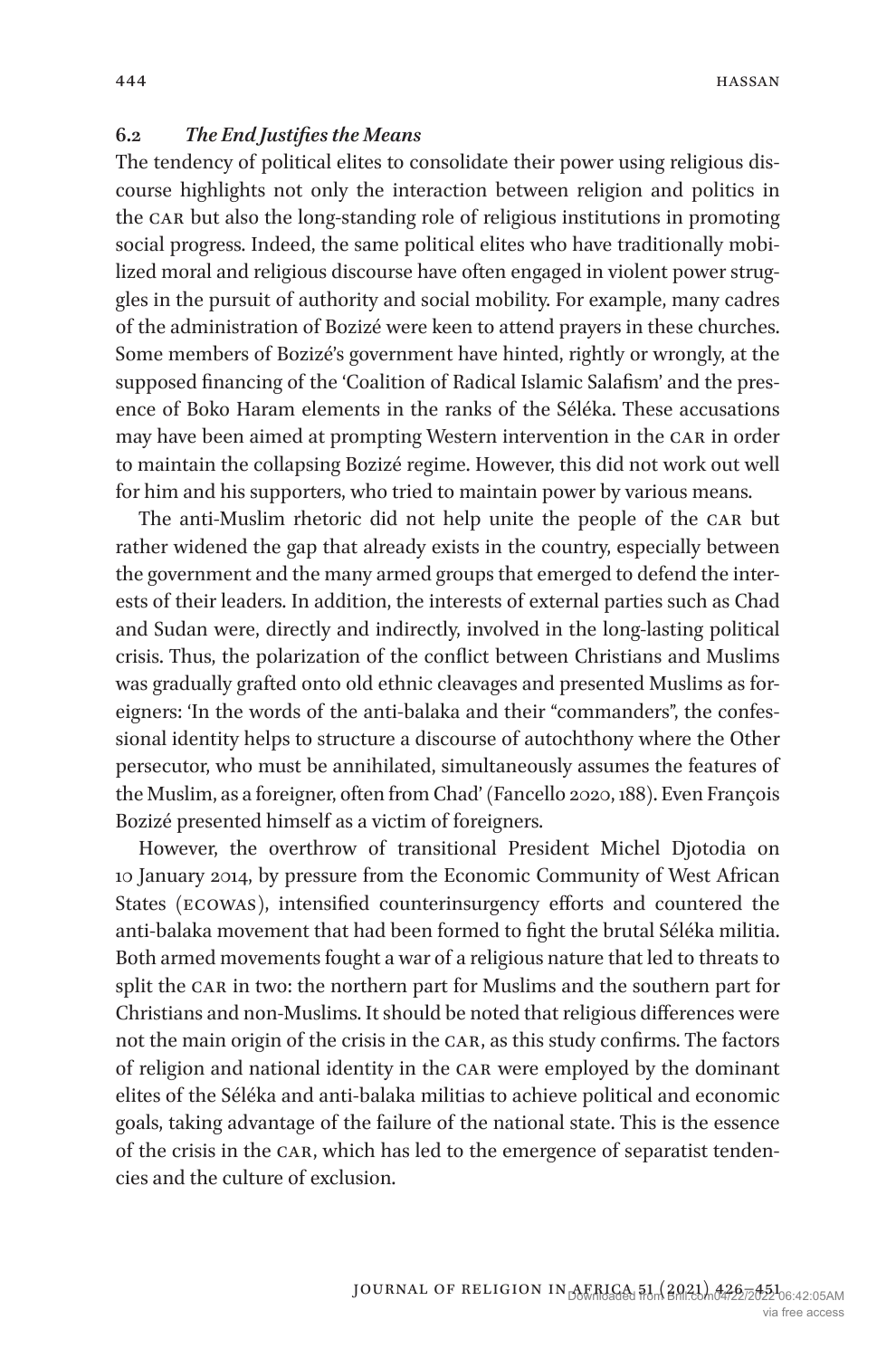### **7 Conclusion**

This study has attempted, through the cases of Nigeria, northern Uganda, and CAR, to understand the various dimensions of the phenomenon of radical Christian movements in Africa and to put them on the research agenda for studying the phenomenon of violent religious extremism. It is no secret that the dominant Western perspective on studies of religious extremism focuses, for reasons that are not hidden, on violent Islamist jihadist movements such as ISIS, al-Qaeda, and Boko Haram. Importantly, this study sought to shed light on the general context in which these militant Christian movements operate, as well as on the role of religion – in this case Christianity – and the use of religious symbols in local political mobilization processes.

Some general conclusions can be drawn from these three cases. First, the various forms of orthodox Christianity have proven to provide an acceptable alternative in filling the social and cultural void resulting from the national state's failure or the sense of historical grievances. In the case of eastern Nigeria Christianity became a 'strategy for liberation', inspired by the spirit of the Christian Republic of Biafra. In this sense, the religious variable can give meaning to the context of the deeper processes of the social and economic crisis and marginalization (the crisis of state-building in general), and thus can offer new tools for understanding this context. In all three cases religious mobilizations were caused by various factors, such as Christian militancy (Northern Uganda and CAR), the loss of socioeconomic status and a legacy of colonial times (Acholi), marginalization, and subsequent exclusion in favor of dominant groups (Biafra and Niger Delta). The exclusion of certain groups from political power and high levels of poverty created an ideal environment for the rise of rebel groups in the CAR, while the use of religious rhetoric has legitimized the actions and practices of these movements, such as the demands for secession in Nigeria.

Second, although the process of upholding Christian slogans and symbols does not necessarily lead to religious extremism, various case studies reveal that the possibility of this extremism is higher in situations where Christian communities feel increasingly threatened by competing or numerically superior Muslim groups, such as in southern Nigeria or the CAR. Rituals and prayers are usually designed to ask God for help in war and ritual blood sacrifice, a prefiguration of the martyrdom of those fighting for a sacred cause. The risk of losing a life in war for a sacred cause is offset by the promise of salvation in the hereafter. Martyrdom has become the highest mark of religious devotion. The fear of Islamic jihadist expansion in Nigeria and the massacres of Eastern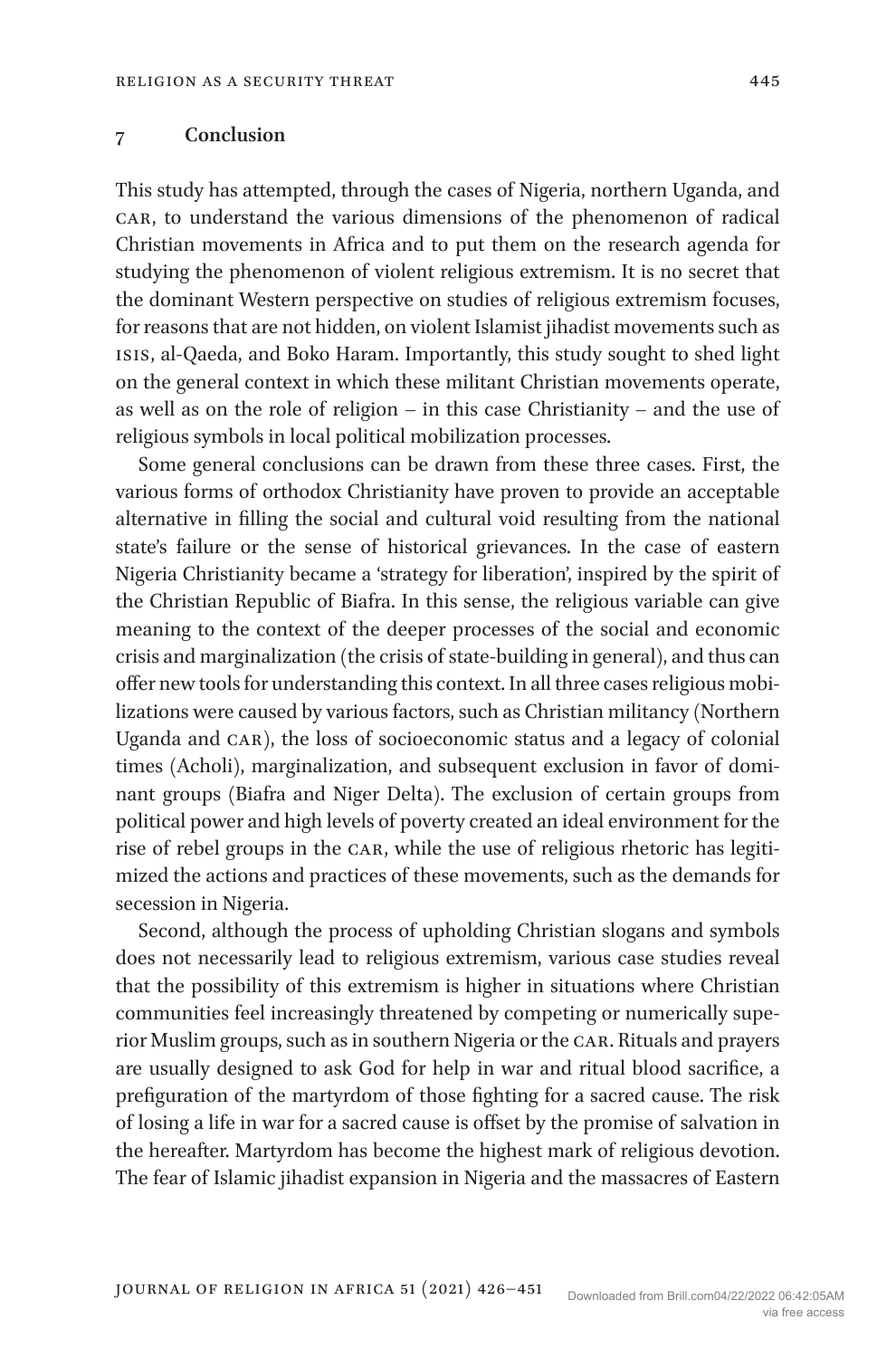Christians during the 1966 coup contributed to the emergence of Biafra's Christian identity with its desire for an independent state.

Third, the three cases also demonstrate how Christianity is employed to achieve other political ends apart from dealing with marginalization processes and historical grievances. Christianity here becomes central to the processes of self-definition and the creation of a new identity, which helps achieve the inner coherence of the movement and to define the nature of the relationship with the 'outside'. Notable in these operations is the use of collective symbols, rules, and rituals such as a dedicated space for worship, group prayers that lasted hours in the case of the LRA, or the rituals led by Sara Wiwa and his nonviolent campaign for the emancipation of the Ogoni people.

Fourth, in the three cases discussed in this study other factors contributed to the processes of Christian radicalization within the community. Take, for example, the 1966 coup d'état and the massacre of Eastern Christians in Nigeria, the failed Acholi coup, the consequent repression in Uganda in mid-1985, and Christian-Muslim violence in the CAR in 2013. In this case, religion became the main force for political mobilization, although the content and nature of the religious messages are different. However, as in northern Uganda, while Christian extremism and unpopular methods such as forced conversions and kidnapping of child recruits led to internal divisions within the movement, those divisions were also seen between the LRA, the Acholi people, and non-Christian communities.

### **References**

- Acker, Frank van. 2004. 'Uganda and the Lord's Resistance Army: The New Order No One Ordered'. *African Affairs* 103.412. https://doi.org/10.1093/afraf/adh044.
- Adam, Jeroen, Bruno de Cordier, Kristof Titeca, and Koen Vlassenroot. 2007. 'In the Name of the Father? Christian Militantism in Tripura, Northern Uganda, and Ambon'. *Studies in Conflict and Terrorism* 30.11. https://doi.org/10.1080/10576100701611288.
- Adamczyk, Amy, and Gary LaFree. 2019. 'Religion and Support for Political Violence among Christians and Muslims in Africa'. *Sociological Perspectives* 62.6. https://doi .org/10.1177/0731121419866813.
- Adogome, Afe. 2015. 'Fighting for God or Fighting in God's Name! The Politics of Religious Violence in Contemporary Nigeria'. *Religions: A Scholarly Journal* 2009.1. https://doi.org/10.5339/rels.2009.commonground.13.
- Allen, Tim. 1991. 'Understanding Alice: Uganda's Holy Spirit Movement in Context'. *Africa* 61.3. https://doi.org/10.2307/1160031.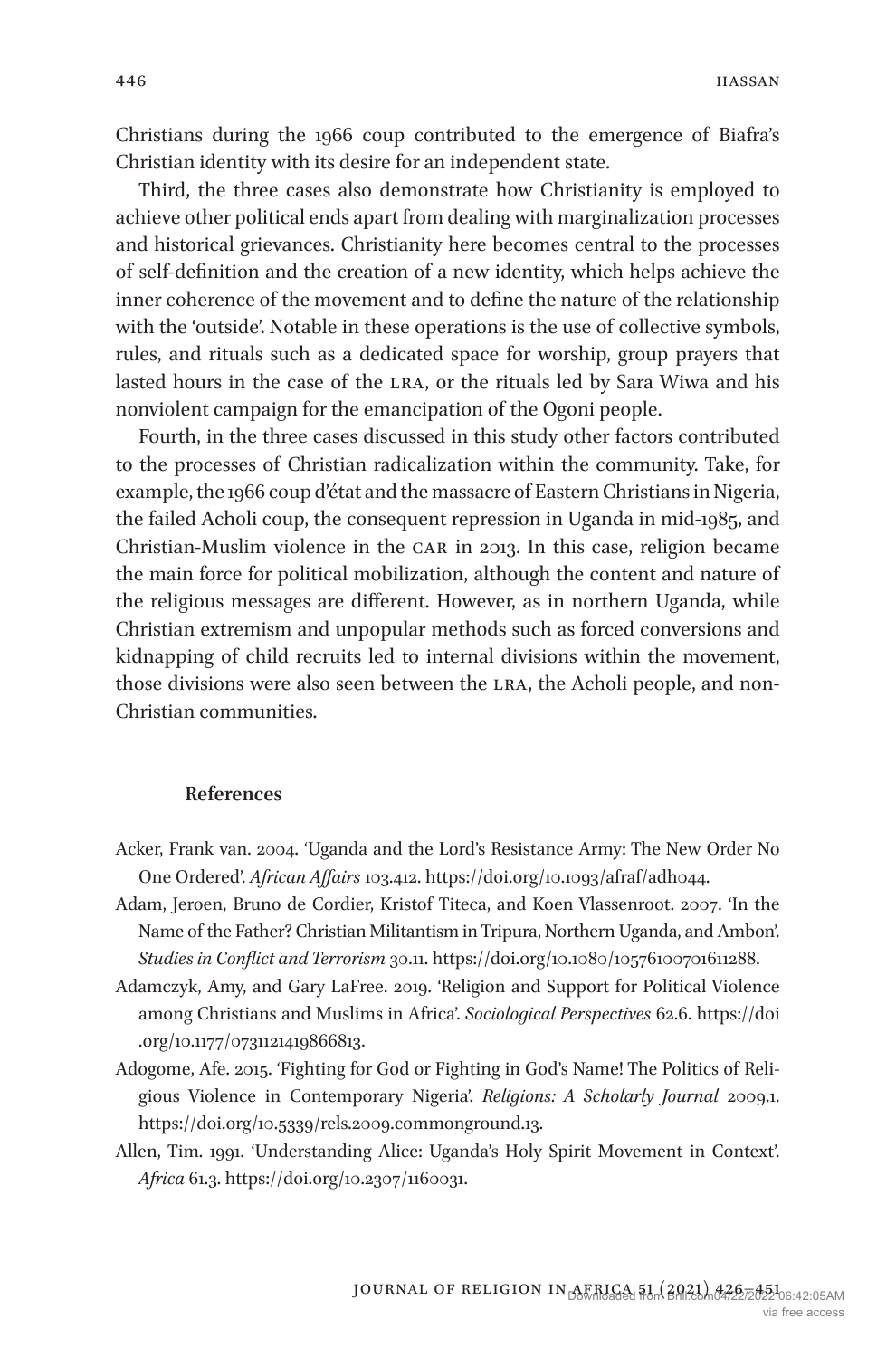- Allen, Tim, and Koen Vlassenroot. 2010. *The Lord's Resistance Army: Myth and Reality*. London: Zed Books.
- Amanze, N. 2012. 'African Traditional Religion in Contemporary Africa: Challenges and Prospects'. In James N. Amanze, F. Nkomazana, and O.N. Kealotswe (eds.), *Biblical Studies, Theology, Religion and Philosophy: An Introduction for African Universities*. Nairobi, Kenya: Zapf Chancery Publishers Africa Ltd., 283.
- Arefin, Md Nazmul, and Nousheen S. Ritu. 2021. 'Explaining Political Dynamics of Radicalization leading to Religious Extremism in Bangladesh'. *Simulacra* 4.1, 115– 129. https://doi.org/10.21107/sml.v4i1.10543.
- Basedau, Matthias. 2017. 'The Rise of Religious Armed Conflicts in Sub-Saharan Africa: No Simple Answers'. *GIGA Focus Afrika Number* 4.8.
- Basedau, Matthias, Johannes Vüllers, and Peter Körner. 2013. 'What Drives Inter-Religious Violence? Lessons from Nigeria, Côte d'Ivoire, and Tanzania'. *Studies in Conflict and Terrorism* 36.10. https://doi.org/10.1080/1057610X.2013.823761.
- Baur, John. 1994. *2000 Years of Christianity in Africa: An African History 62–1992*. Culver City, CA: Pauline Books.
- Beevor, Eleanor. 2017. 'Coercive Radicalization: Charismatic Authority and the Internal Strategies of ISIS and the Lord's Resistance Army'. *Studies in Conflict and Terrorism* 40.6, 496–521. https://doi.org/10.1080/1057610X.2016.1221256.
- Bellal, Annyssa. 2014. 'Central African Republic: From Conflict to Chaos and Back Again?' In Stuart Casey-Maslen (ed.), *War Report 2013*. Oxford: Oxford University Press, 105–113.
- Bongmba, Elias Kifon. 2015. 'Introduction'. In Elias Kifon Bongmba (ed.), *Routledge Companion to Christianity in Africa*. New York: Routledge, 19–40. https://doi.org/ 10.4324/9781315890012.
- Branch, Adam. 2005. 'Neither Peace nor Justice: Political Violence and the Peasantry in Northern Uganda, 1986–1998'. *African Studies Quarterly* 8, 1–31.
- Brennan, Gerald. 2002. 'Death before Doomsday: Cult Members Found Dead in Uganda'. *History Behind the Headlines: The Origins of Conflicts Worldwide* 3, 307–318.
- Caner, Ergun Mehmet, and Emir Fethi Caner. 2004. *Christian Jihad: Two Former Muslims Look at the Crusades and Killing in the Name of Christ*. Grand Rapids, MI: Kregel.
- Cowan, Douglas E., and David G. Bromley. 2015. *Cults and New Religions: A Brief History*. New York: John Wiley & Sons, Incorporated.
- Diab, Khaled. 2007. A Christian Jihad? *The Guardian*, 14 July. https://www.theguardian .com/commentisfree/2007/jul/14/achristianjihad (accessed 10 June 2021).
- Doner, Colonel V. 2012. *Christian Jihad: Neo-Fundamentalists and the Polarization of America*. Denver, CO: Samizdat Creative.
- Ellis, Stephen, and Gerrie ter Haar. 2004. *Worlds of Power: Religious Thought and Political Practice in Africa*. Oxford: Oxford University Press.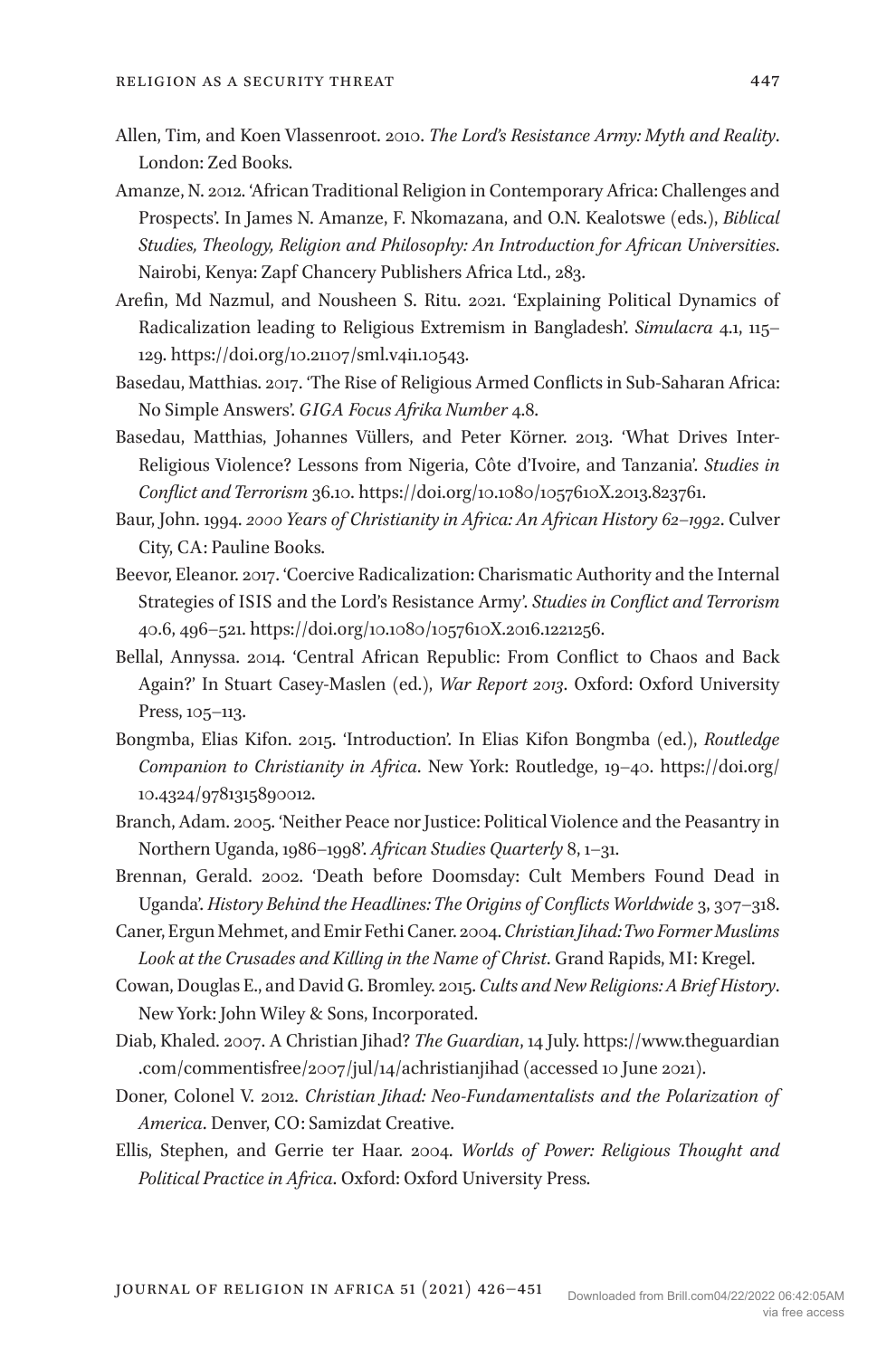- Ezigbo, Victor I. 2018. 'Violent Christians, the Nigerian Public Square, and the Utility of Jesus' Forgiveness Sayings for Tackling Religious Violence'. *International Journal of Public Theology* 12.2, 236–259. https://doi.org/10.1163/15697320-12341537.
- Fancello, Sandra. 2020. 'La Religion Du Président Bozizé. Rhétorique Guerrière d'un Chrétien Céleste'. *Politique Africaine* 159.3, 169–190. https://doi.org/10.3917/polaf .159.0169.
- Gregoratti, C. 2018. 'Human security'. *Encyclopedia Britannica*, 14 December 2018. https://www.britannica.com/topic/human-security.
- Hassan, Hamdy. 2020a. *The Impossible State in Africa*. Amman: Alaan Publishers.
- Hassan, Hamdy. 2020b. 'The Lord's Resistance Army as an Example: Lessons of Countering Religious Terrorism in Africa'. Future for Advanced Research and Studies (FARAS), Abu Dhabi Report.
- Hassan, Hamdy. 2020c. 'A New Hotbed for Extremism? Jihadism and Collective Insecurity in the Sahel'. *Asian Journal of Peacebuilding* 8.2, 203–222. https://doi.org/ 10.18588/202011.00a120.
- Hexham, Irving. 2002. 'Religious Extremism in Sub-Saharan Africa'. WRITENET Paper No. 19/2001. http://www.ucalgary.ca/~nurelweb/books/atoms/fred.html.
- Hock, Klaus. 2008. '"Jesus Power Super-Power!" On the Interface Between Christian Fundamentalism and New Religious Movements in Africa'. *Mission Studies* 12.1, 56–70. https://doi.org/10.1163/157338395x00051.
- International Crisis Group (ICG). 2011. 'The Lord's Resistance Army: End Game?' *Africa Report* 182. Nairobi, Kenya.
- Isichei, Elizabeth. 1996. *A History of Christianity in Africa: From Antiquity to the Present*. Grand Rapids, MI: William B. Eerdmans.
- Jordan, Richard. 2014. A Militant Crusade in Africa: The Great Commission and Segregation. *Church History* 83.4, 957–987. https://doi.org/10.1017/S0009640714001188.
- Kagwanja, Peter. 2014. 'Growing Christian Radicalism: From Alms to Arms'. *The East African* 24 March.
- Kah, Henry Kam. 2016. 'The Séléka Insurgency and Insecurity in the Central African Republic, 2012–2014'. *Brazilian Journal of African Studies* 1.1, 40–66.
- Kimball, Charles. 2008. *When Religion Becomes Evil: Five Warning Signs: Revised and Updated*. New York: Harper One.
- Kuiper, Matthew J. 2012. 'Joshua's Jihad? A Reexamination of Religious Violence in the Christian and Islamic Traditions'. *Transformation: An International Journal of Holistic Mission Studies* 29.2, 149–169. https://doi.org/10.1177/0265378812439948.
- Lombard, Louisa. 2016. 'The Threat of Rebellion: Claiming Entitled Personhood in Central Africa'. *Journal of the Royal Anthropological Institute* 22.3, 552–569. https:// doi.org/10.1111/1467-9655.12446.
- Mason, Paul, and Otto James. 2010. *Religious Extremism*. London: Evans.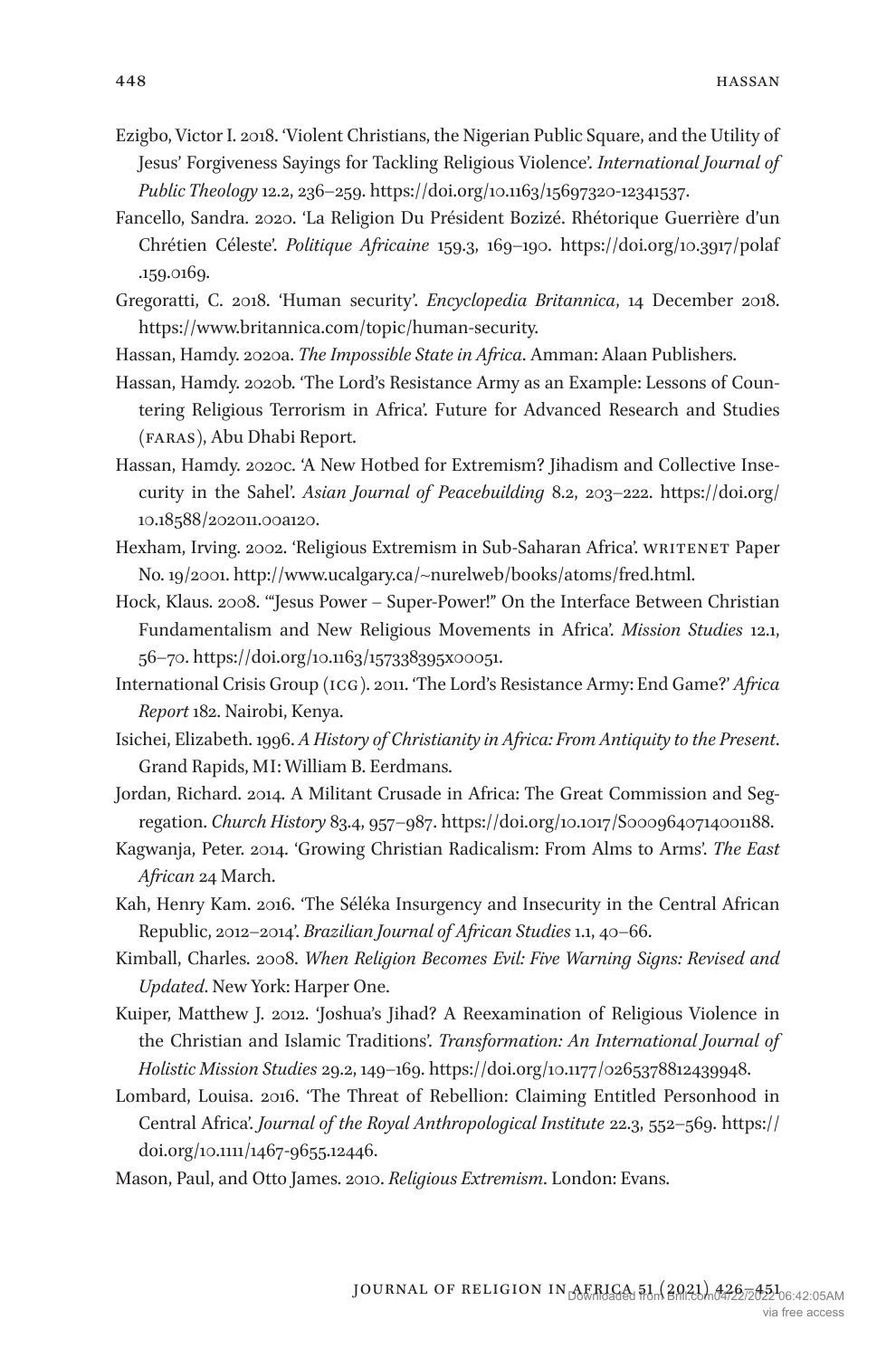- Mayneri, Andrea Ceriana. 2014. 'Witchcraft and Epistemologic Violence in Central African Republic'. *Homme (France)* 211.3, 75–95. https://doi.org/10.4000/lhomme .23607.
- Mazrui, Ali Al'Amin. 1986. *The Africans: A Triple Heritage*. Boston: Little, Brown.
- Meyer, Birgit. 2004. 'Christianity in Africa: From African Independent to Pentecostal-Charismatic Churches'. *Annual Review of Anthropology* 33, 447–474. https://doi.org/ 10.1146/annurev.anthro.33.070203.143835.
- Miran-Guyon, Marie. 2006. 'The Political Economy of Civil Islam in Côte d'Ivoire'. *Politischer Islam in Westafrika. Eine Bestandsaufnahme*, Friedrich Ebert Stiftung-Lit Verlag, 82–113.
- Nkabala, Helen Nambalirwa. 2017. 'The Use of Violent Biblical Texts by the Lord's Resistance Army in Northern Uganda'. *Transformation* 34.2, 91–100. https://doi.org/ 10.1177/0265378816680768.
- Omenka, Nicholas Ibeawuchi. 2011. 'Blaming the Gods: Christian Religious Propaganda in the Nigeria–Biafra War'. *The Journal of African History* 51.3, 367–389. https://doi .org/10.1017/S0021853710000460.
- Oriola, Temitope B., and Ibikunle Adeakin. 2018. 'The Framing Strategies of the Niger Delta Avengers'. In Cyril Obi and Temitope B. Oriola (eds.), *The Unfinished Revolution in Nigeria's Niger Delta: Prospects for Environmental Justice and Peace*. Milton: Taylor & Francis Group, 138–58. https://doi.org/10.4324/9781351056021-9.
- Osha, Sanya. 2006. 'Birth of the Ogoni Protest Movement'. *Journal of Asian and African Studies* 41.1–2, 13–38. https://doi.org/10.1177/0021909606061746.
- Oyewole, Samuel. 2019. 'The Fracturing of Pro-Biafra Nationalist Movements'. *African Conflict and Peacebuilding Review* 9.1, 1–23. https://doi.org/10.2979/africonf peacrevi.9.1.01.
- Pérouse de Montclos, Marc-Antoine. 2021. 'Nigeria: Is There a Christian Jihad?' *Africa Report* 25 March.
- Pratt, Douglas. 2010. 'Religion and Terrorism: Christian Fundamentalism and Extremism'. *Terrorism and Political Violence* 22.3, 438–456. https://doi.org/10.1080/0954 6551003689399.
- Pratt, Douglas. 2017. *Religion and Extremism: Rejecting Diversity*. New York: Bloomsbury. Religious Cult Recruits SA Students. n.d. https://tolc.org/sa (accessed 3 June 2021).
- Siradag, Abdurrahim. 2016. 'Explaining the Conflict in Central African Republic: Causes and Dynamics'. *Epiphany: Journal of Transdisciplinary Studies* 9.3. https://  $doi.org/10.21533/epiphany.vgi3.246.$
- Stark, Rodney, and William Sims Bainbridge. 1987. *A Theory of Religion, Toronto Studies in Religion*. New York: Peter Lang.
- Taylor, William. 2019. 'Lord's Resistance Army (LRA)'. In Timothy J. Demy and Jeffrey M. Shaw (eds.), *Religion and Contemporary Politics: A Global Encyclopedia: Global/*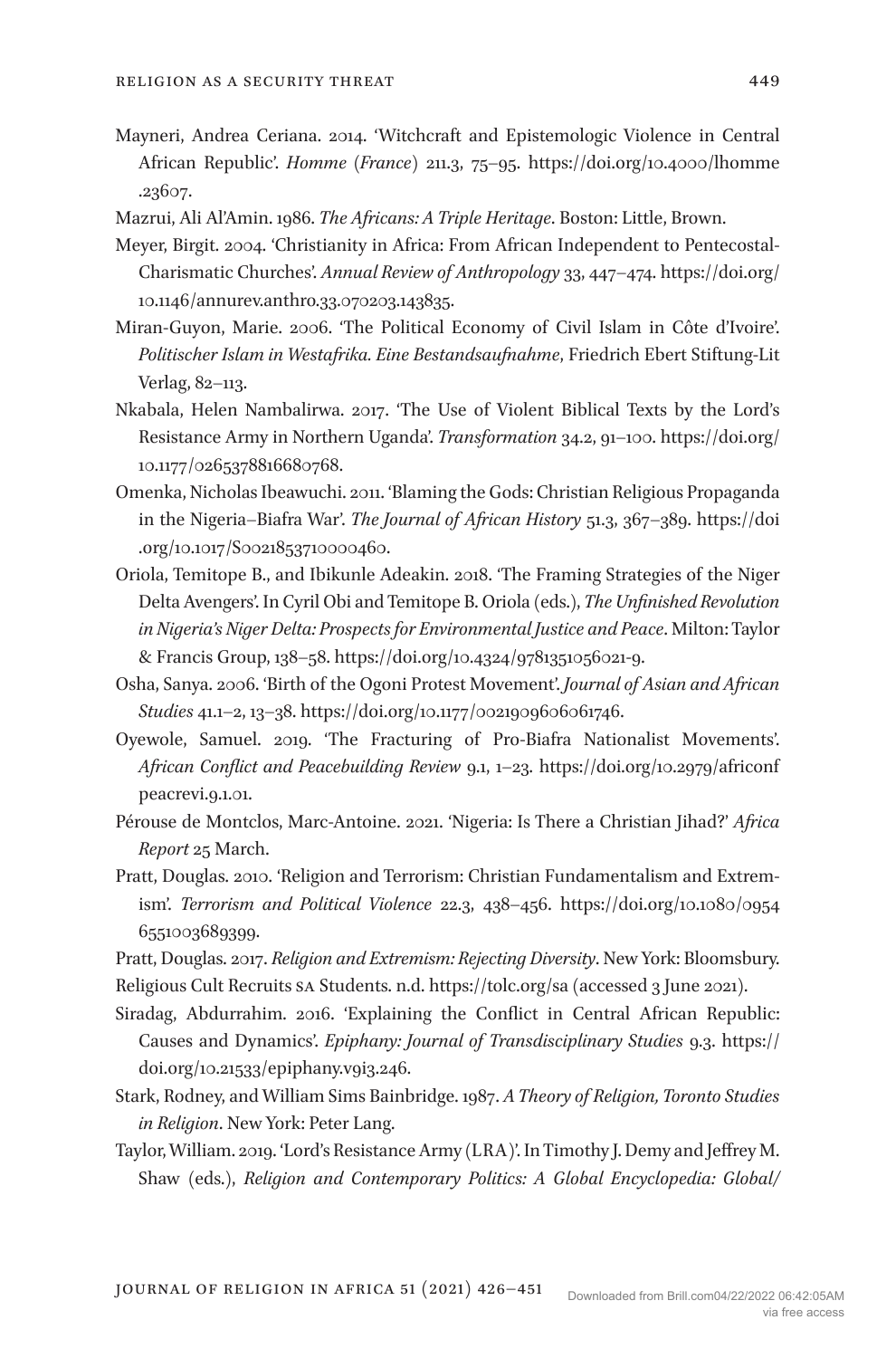*Africa/Asia/Australia and Oceania/Central and South America*. Santa Barbara, CA: ABC-Clio, 145–147.

- Titeca, Kristof. 2010. 'The Spiritual Order of the LRA'. In Tim Allen and Kristof Titeca (eds.), *The Lord Resistance Army: Myth or Reality*. London: Zed Books.
- Uche, Chibuike. 2008. 'Oil, British Interests and the Nigerian Civil War'. *Journal of African History* 49.1, 111–135. https://doi.org/10.1017/S0021853708003393.
- Vinci, Anthony. 2005. 'The Strategic Use of Fear by the Lord's Resistance Army'. *International Journal of Phytoremediation* 16.3, 360–381. https://doi.org/10.1080/ 09592310500221336.
- Vlavonou, Gino. 2021. 'Building the Kingdom of God in the Central African Republic: Trajectories and Strategies for Success beyond the Traditional Bangui Elite'. *Africa Today* 67.2–3, 129–149. https://doi.org/10.2979/africatoday.67.2\_3.07.

#### **Notes**

- 1 The influence of traditional African religions on Christianity and Islam can be observed in many ways such as the nature of interfaith relations, especially between Christians and Muslims. The celebration of the traditional festivals brings various religious groups together (Amanze 2012, 283). Based on this cultural encounter, Ali Mazrui argues that Africa's triple heritage is the result of the encounter of three cultures – the indigenous culture, Western Christian culture, and Islamic culture (Mazrui 1986).
- 2 Christianity first arrived in North Africa and then moved deeper into the heart of the continent. If we look at the three major blocs there are different Christianities in Africa: Coptic Christianity, Ethiopian Orthodox Church, and the modern incarnation reflected in the denominations transplanted in Africa through missionary work (Bongmba 2015).
- 3 The rapid spread of African Independent Churches and the Fundamentalist/Charismatic movements throughout sub-Saharan Africa has led to the development of radical millenarian sects that can turn violent or more self-destructive through the suicide of their members (Hexham 2002).
- 4 There were three waves of resource-centered insurgencies in the Delta Niger region. The first wave was led by Isac Boro in February 1966 with the Niger Delta Volunteers force, which aimed at excising the Niger Delta from Nigeria. The second wave occurred between 1999 and 2009 and had as its epicenter the movement for the emancipation of the Niger Delta. The third wave emerged with the formation of the Niger Delta Avengers in 2016. However, there were some periods of nonviolent protests that successfully globalized the Ogoni resistance against the state-oil business alliance (Oriola and Adeakin 2018).
- 5 Séléka was formally dissolved in September 2013 by Michel Djotodia, one of the leaders of the rebellion who had installed himself as president of the republic after the coup of 24 March 2013. However, this decision did not affect the armed formations that were controlling important areas inside the country. During a meeting in the north of the CAR on 11 May 2014, the Séléka militia formed a new administrative structure and subsequently moved to the city of Bambari, 400 km from Bangui, the capital.
- 6 We propose to explain religious extremism in the CAR through tracing the history of the power struggle among the elite groups. Ruling elites, including anti-balaka and Séléka, exploited citizens' religious and national identities to attain their interests and take over